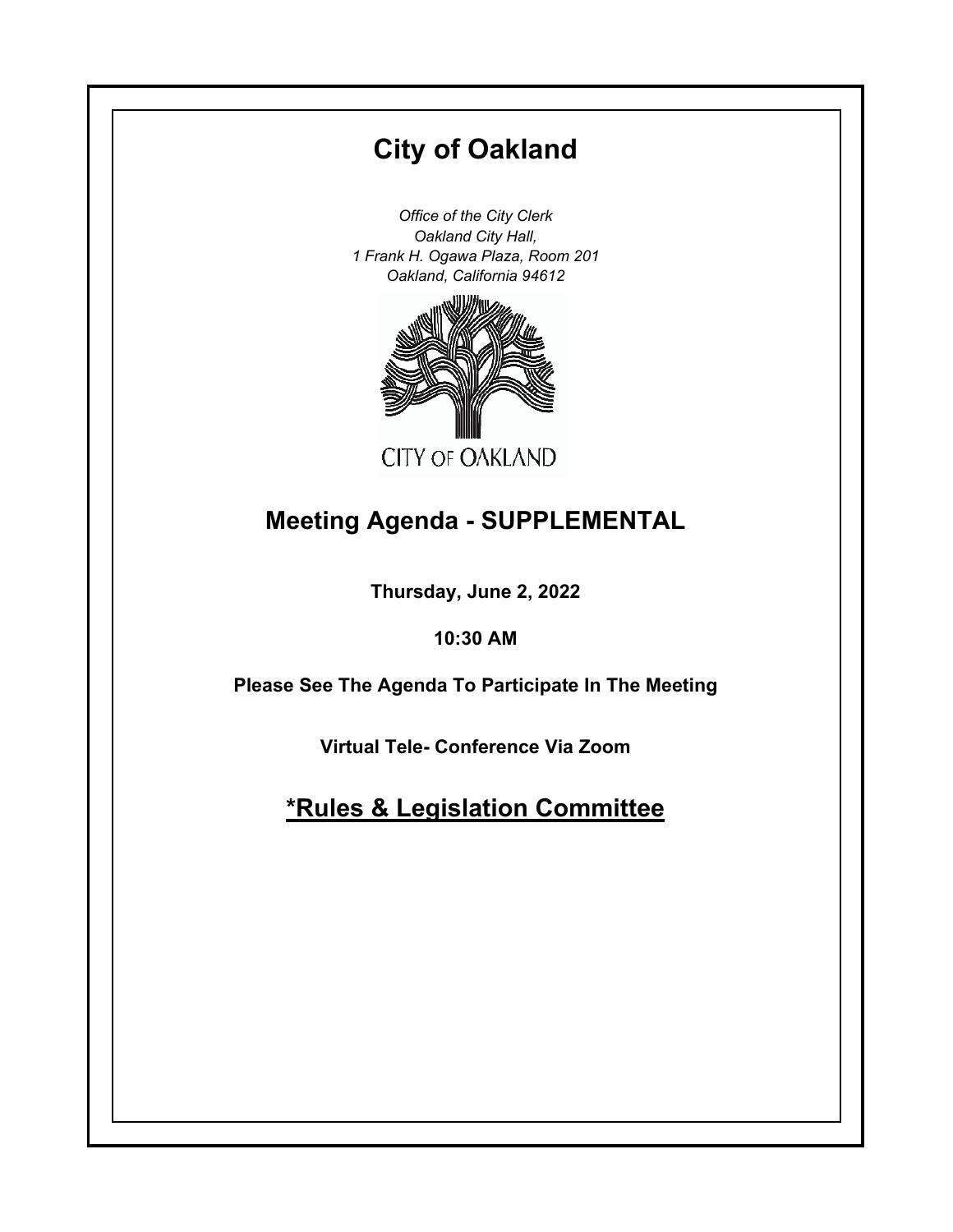# *Pursuant to California Government Code Section 54953(e ), the City Council has found that an imminent risk to the health of attendees due to the COVID-19 pandemic continues to exist. Therefore, all City Councilmembers will particulate in the meeting via phone/video conference without notice of their teleconference locations*

# PUBLIC PARTICIPATION

The public may observe and/or participate in this meeting many ways.

# OBSERVE:

• To observe, the public may view the televised video conference by viewing KTOP channel 10 on Xfinity (Comcast) or ATT Channel 99 and locating City of Oakland KTOP - Channel 10 • To observe the meeting online from the City's Agenda Meeting Calendar, at the noticed meeting time, please click on https://oakland.legistar.com/calendar.aspx and click on the "In Progress" link under "Video" for the corresponding meeting.

• To observe the meeting by video conference, please click on this link:

https://us02web.zoom.us/j/87038304481 at the noticed meeting time.

• To listen to the meeting by phone, please call the numbers below at the noticed meeting time: Dial (for higher quality, dial a number based on your current location):US: +1 669 900 6833 or +1 253 215 8782 or +1 346 248 7799 or +1 929 436 2866 or +1 301 715 8592 or +1 312 626 6799 or 833 548 0282 (Toll Free) or 877 853 5247 (Toll Free) or 888 788 0099 (Toll Free) or 833 548 0276 (Toll Free) Meeting ID: 870 3830 4481

If asked for a participant ID or code, press #.

# COMMENT:

ALL PUBLIC COMMENT ON ACTION ITEMS WILL BE TAKEN AT THE BEGINNING OF THE MEETING UNDER ITEM 1. COMMENT FOR ITEMS NOT ON THE AGENDA WILL BE TAKEN UNDER OPEN FORUM AT THE END OF THE MEETING

There are three ways to submit public comments.

• eComment. To send your comment directly to Council members and staff BEFORE the meeting starts please click on https://oakland.legistar.com/calendar.aspx and click on the "eComment" link for the corresponding meeting. Please note that eComment submission closes five (5) minutes before posted meeting time.

• To comment by Zoom video conference, click the "Raise Your Hand" button to request to speak when Public Comment is being taken on a eligible agenda item at the beginning of the meeting. You will be permitted to speak during your turn,allowed to comment, and after the allotted time, re-muted. Instructions on how to "Raise Your Hand" is available at:

https://support.zoom.us/hc/en-us/articles/205566129 - Raise-Hand-In-Webinar.

• To comment by phone, please call on one of the above listed phone numbers. You will be prompted to "Raise Your Hand" by pressing "\*9" to speak when Public Comment is taken. You will be permitted to speak during your turn, allowed to comment, and after the allotted time, re-muted. Please unmute your self by pressing \*6.

If you have any questions, please email the Agenda Management Unit at cityclerk@oaklandca.gov

- Office of the City Clerk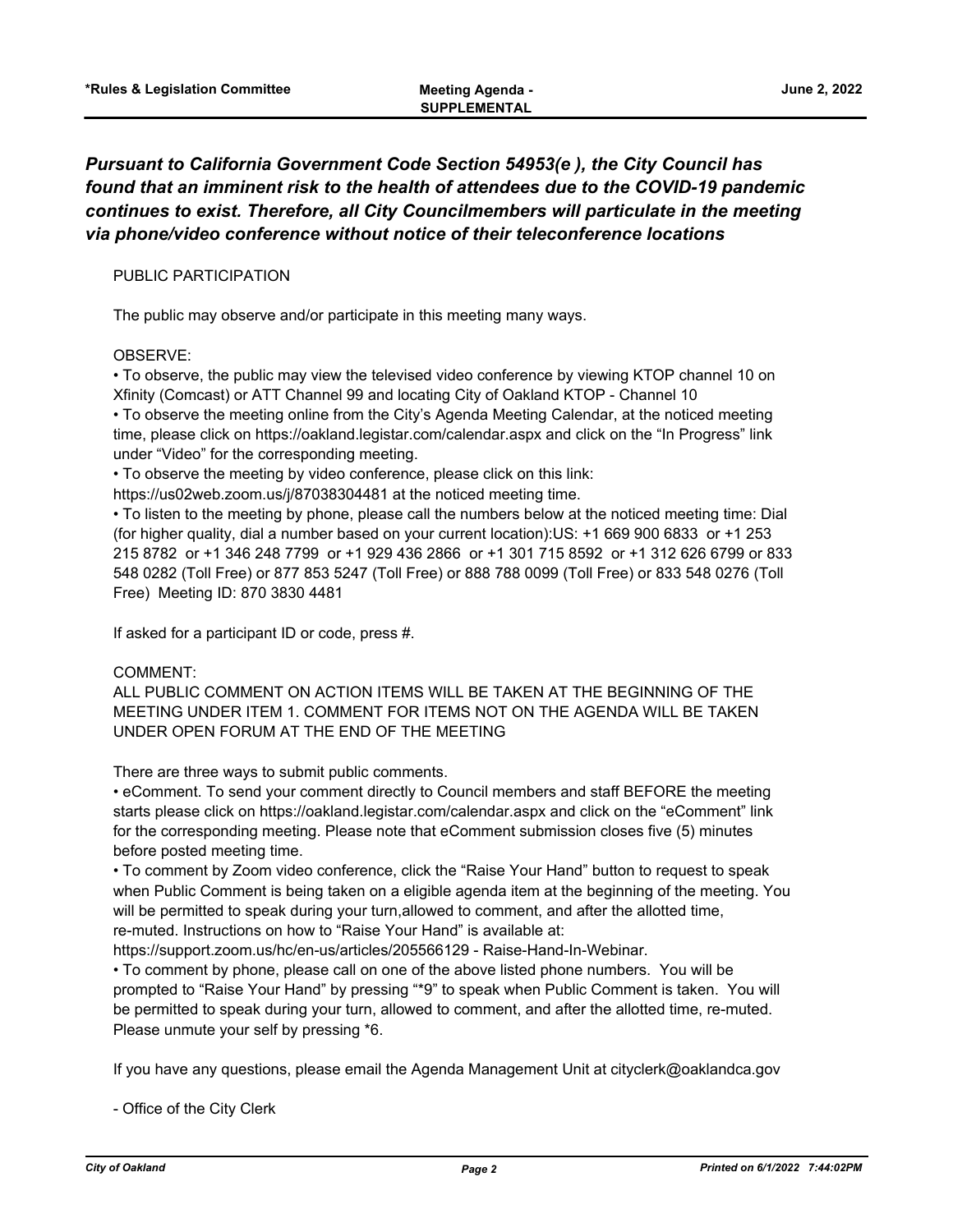### **COMMITTEE MEMBERSHIP:**

*\*Council President Nikki Fortunato Bas, District 2; Councilmember Carroll Fife, District 3; Councilmember Dan Kalb, District 1; Chairperson: President Pro Tempore Sheng Thao, District 4*

**Roll Call / Call To Order**

# **1 PUBLIC COMMENT: COMMENTS ON ALL ITEMS WILL BE TAKEN AT THIS TIME. COMMENTS FOR ITEMS NOT ON THE AGENDA WILL BE TAKEN DURING OPEN FORUM**

**2** Approval Of The Draft Minutes From The Committee Meeting Of May 19, 2022

[22-0447](http://oakland.legistar.com/gateway.aspx?m=l&id=/matter.aspx?key=33368)

*Attachments:* [View Report](http://oakland.legistar.com/gateway.aspx?M=F&ID=aadae042-7089-4df7-b690-09fb5dd48dcd.pdf)

### **3 New Scheduling Items**

Subject: New Construction Notice Of Funding Availability FY 2021-22 From: Housing And Community Development Department Recommendation: Receive An Informational Report On The City's 2021-22 Affordable Housing Notice Of Funding Availability; And Adopt The Following Pieces Of Legislation; **3.1** [22-0435](http://oakland.legistar.com/gateway.aspx?m=l&id=/matter.aspx?key=33356)

[View Report And Attachments](http://oakland.legistar.com/gateway.aspx?M=F&ID=5651de0c-96e5-4e9b-a9bf-d0cd40ea1218.pdf) **[View Presentation](http://oakland.legistar.com/gateway.aspx?M=F&ID=e601b501-367c-4cb8-ab5b-d14bc54bfa4a.pptx)** *Attachments: Legislative History*  5/19/22 \*Rules & Legislation **Committee** Scheduled to the \* Concurrent Meeting of the Oakland Redevelopment Successor Agency and the City Council

*Non Consent*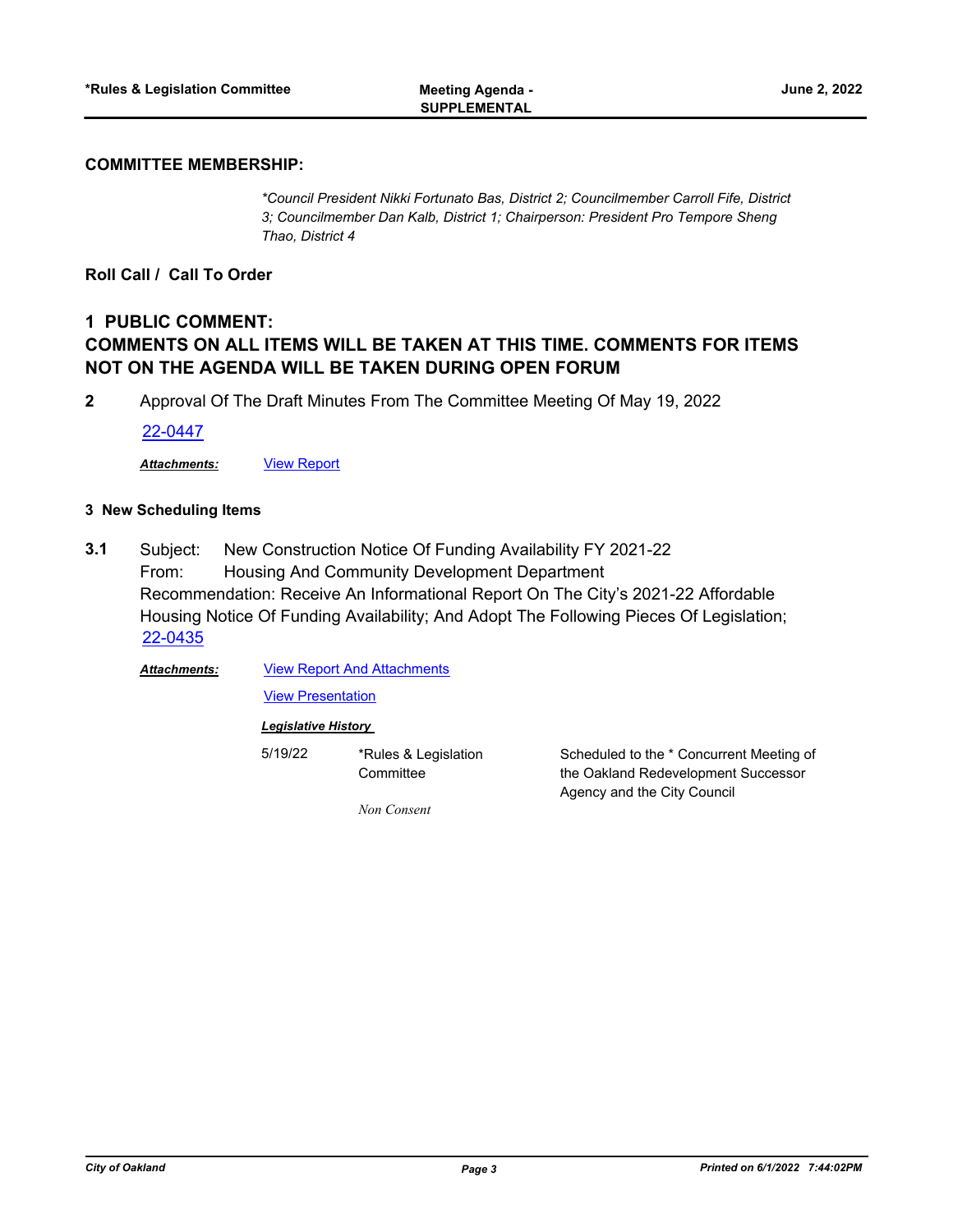# [OLD TITLE]

1) A Resolution (1) Authorizing Affordable Housing Development Loans In A Total Amount Not To Exceed \$30,561,000 For The Following Affordable Housing New Construction Projects: 3050 International (3050 International Boulevard), Longfellow Corner (3801-3807 & 3823-3829 Martin Luther King Jr. Way), 34th & San Pablo (3419-3431 San Pablo Avenue), Agnes Memorial Senior Housing (2372 International Boulevard), And 500 Lake Park Apartments (500 Lake Park Avenue); And (2) Authorizing An Additional Allocation In An Amount Not To Exceed \$7,000,000 And An Additional Affordable Housing Development Loan For The 2700 International Boulevard Project (2700-2720 International Boulevard & 1490-1415 Mitchell Street) Contingent On Funding From The 2022 State Local Housing Trust Fund;

# [NEW TITLE]

1) A Resolution Authorizing Affordable Housing Development Loans In A Total Amount Not To Exceed \$30,561,000 For The Following Affordable Housing New Construction Projects: 3050 International (3050 International Boulevard), Longfellow Corner (3801-3807 & 3823-3829 Martin Luther King Jr. Way), 34th & San Pablo (3419-3431 San Pablo Avenue), Agnes Memorial Senior Housing (2372 International Boulevard), And 500 Lake Park Apartments (500 Lake Park Avenue)

[22-0436](http://oakland.legistar.com/gateway.aspx?m=l&id=/matter.aspx?key=33357)

*Attachments:* [View Legislation](http://oakland.legistar.com/gateway.aspx?M=F&ID=1341f698-014a-4b30-a649-9df73581d966.pdf)

# *Legislative History*

5/19/22 \*Rules & Legislation **Committee** 

Scheduled to the \* Concurrent Meeting of the Oakland Redevelopment Successor Agency and the City Council

*Non Consent*

2) A Resolution Appropriating \$1,577,870.14 From Funding Reimbursed To The City By The U.S. Department Of Housing And Urban Development's Housing Development Grant Program To Housing Development Activities; And [22-0437](http://oakland.legistar.com/gateway.aspx?m=l&id=/matter.aspx?key=33358)

| Attachments: | <b>View Legislation</b> |
|--------------|-------------------------|
|              |                         |

### *Legislative History*

| 5/19/22 | *Rules & Legislation | Scheduled to the * Concurrent Meeting of |
|---------|----------------------|------------------------------------------|
|         | Committee            | the Oakland Redevelopment Successor      |
|         |                      | Agency and the City Council              |

*Non Consent*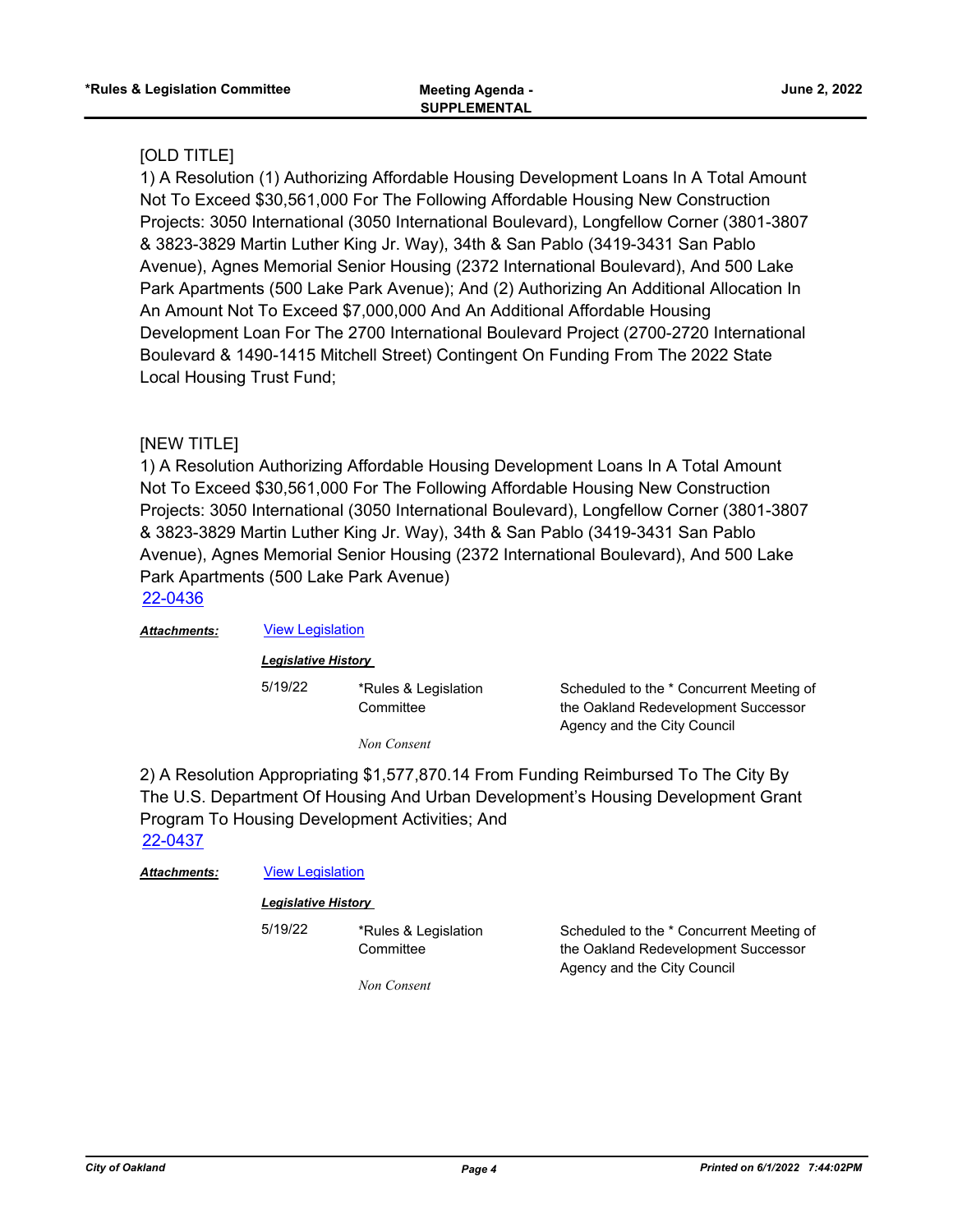3) A Resolution Amending City Council Resolution No. 88765 C.M.S. Authorizing Affordable Housing Development Loans To The Friendship Senior Housing And The Phoenix Projects To Change The Funding Sources For A Portion Of The Loans To Include Allocations From The California Department Of Housing And Community Development's Local Housing Trust Fund Program; On The June 7, 2022 City Council Agenda On Non-Consent

[22-0438](http://oakland.legistar.com/gateway.aspx?m=l&id=/matter.aspx?key=33359)

*Attachments:* [View Legislation](http://oakland.legistar.com/gateway.aspx?M=F&ID=9c9c985e-e7fb-4e82-8475-0ef6fae3d573.pdf)

*Legislative History* 

5/19/22 \*Rules & Legislation **Committee** *Non Consent*

Scheduled to the \* Concurrent Meeting of the Oakland Redevelopment Successor Agency and the City Council

Subject: Recognizing Black Daddy: The Movie From: Councilmember Taylor **3.2**

Recommendation: Adopt A Resolution Recognizing Damon Jamal Taylor And Other Local Artists On Their Award Winning Documentary "Black Daddy: The Movie" And Supporting The Film's Premiere On Fathers Day Weekend June 17 Through June 19, 2022; On The June 7, 2022 City Council Agenda As A Ceremonial [22-0469](http://oakland.legistar.com/gateway.aspx?m=l&id=/matter.aspx?key=33390)

Subject: Special Events Ordinance Amendments From: Economic Workforce And Development Department Recommendation: Adopt The Following Pieces Of Legislation; **3.3**

> 1) An Ordinance Amending (1) Oakland Municipal Code Chapter 9.52 (The Special Events Permitting Ordinance) To Transfer Responsibilities From The Oakland Police Department (OPD) To Civilian Staff, Amend Security Protocols, Create Tiers For Differing Events, Streamline The Permit Review Process And Amend The Appeals Process And (2) Oakland Municipal Code Chapter 12.08 (The Encroachments Ordinance) To Align With The Changes To Chapter 9.52; [22-0485](http://oakland.legistar.com/gateway.aspx?m=l&id=/matter.aspx?key=33405)

2) An Ordinance Amending Oakland Municipal Code Chapter 5.52 (Private Patrol Services And Private Watchman Ordinance) To Update Language In Compliance With The City's Gender-Inclusive Language Policy Including Changing The Term "Watchman" To "Guard"; And [22-0486](http://oakland.legistar.com/gateway.aspx?m=l&id=/matter.aspx?key=33406)

3) An Ordinance Amending The City Of Oakland Master Fee Schedule (Adopted By Ordinance No. 13678 C.M.S., As Amended) To Modify City Of Oakland Special Event Permit Fees; On The June 14, 2022 Public Safety Committee Agenda [22-0487](http://oakland.legistar.com/gateway.aspx?m=l&id=/matter.aspx?key=33407)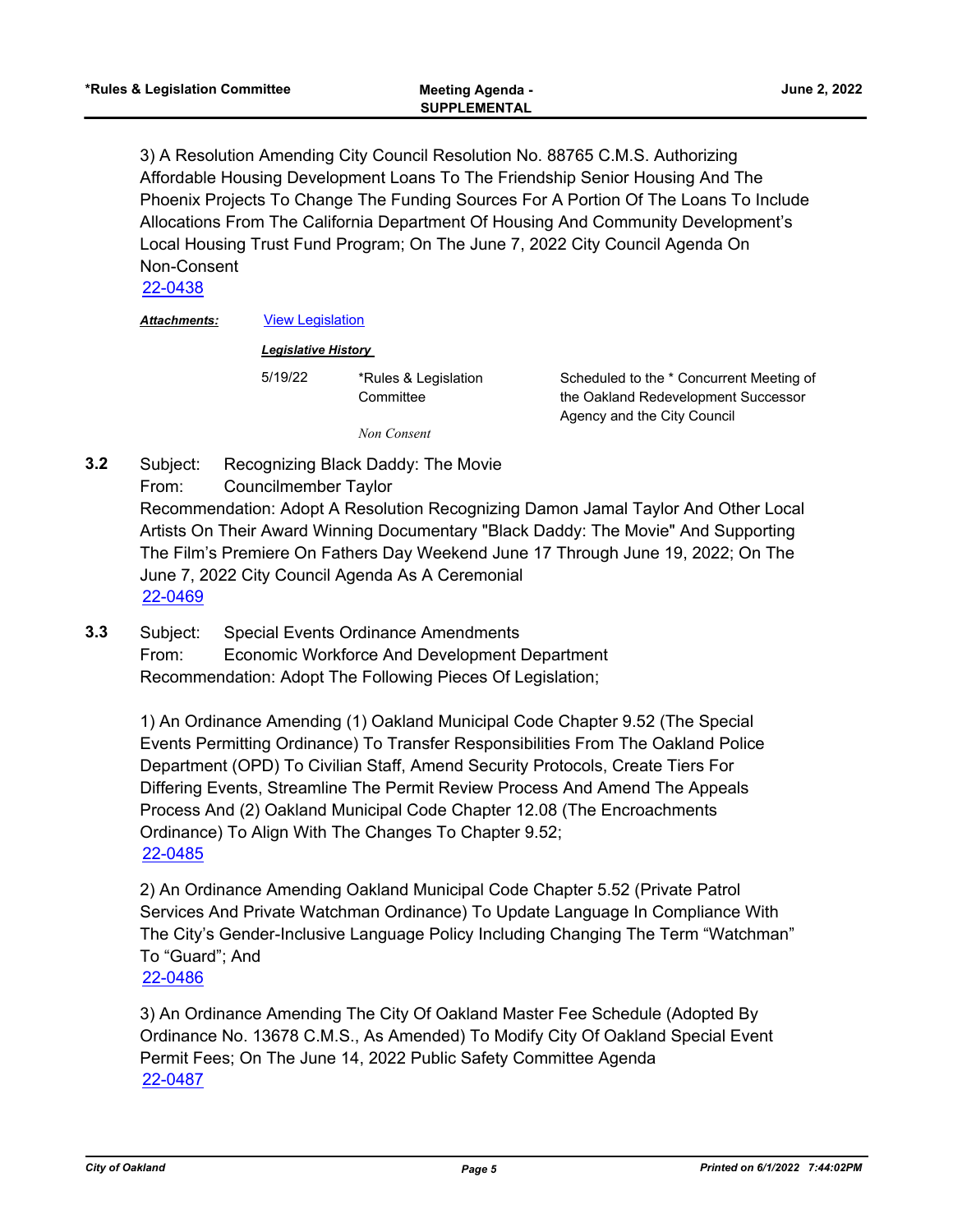Subject: Charter Amendment Ballot Measure Regarding Non-Gendered Language From: Office Of The City Attorney Recommendation: TITLE CHANGE **3.4**

# [OLD TITLE]

Adopt A Resolution On The City Council's Own Motion Submitting To The Voters For The November 8, 2022, General Municipal Election, A Measure That, Pursuant To Council Resolution No. 88320 C.M.S., Would Amend The City Charter In Its Entirety To Replace Gendered Language With Gender-Inclusive Language, Including Non-Gendered Language And Gender-Neutral Pronouns, And Directing The City Clerk To Fix The Date For Submission Of Arguments And Provide For Notice And Publication, And Take Any And All Actions Necessary Under Law To Prepare For And Conduct The November 8, 2022, General Municipal Election

# [NEW TITLE]

Adopt A Resolution On The City Council's Own Motion Submitting To The Voters For The November 8, 2022, General Municipal Election A Measure That, Pursuant To Council Resolution No. 88320 C.M.S., Would Amend The City Charter In Its Entirety To: (1) Replace Gender-Specific Language With Gender-Inclusive Language, In Recognition That Women And Non-Binary Persons As Well As Men, Hold Positions As City Officers And City Staff; And (2) Delete Articles XIV And XV Pertaining To Obsolete Retirement Systems For Police Officers And Firefighters, Respectively; And Directing The City Clerk To Fix The Date For Submission Of Arguments And Provide For Notice And Publication, And Take Any And All Actions Necessary Under Law To Prepare For And Conduct The November 8, 2022, General Municipal Election; On The June 16, 2022 Rules And Legislation Committee Agenda

[22-0446](http://oakland.legistar.com/gateway.aspx?m=l&id=/matter.aspx?key=33367)

### *Attachments:* [NO WRITTEN MATERIALS SUBMITTED](http://oakland.legistar.com/gateway.aspx?M=F&ID=5a425c34-e30a-455f-b1f9-bf54ef1949c9.pdf)

# *Legislative History*

5/19/22 \*Rules & Legislation **Committee** 

Scheduled to the \*Rules & Legislation **Committee**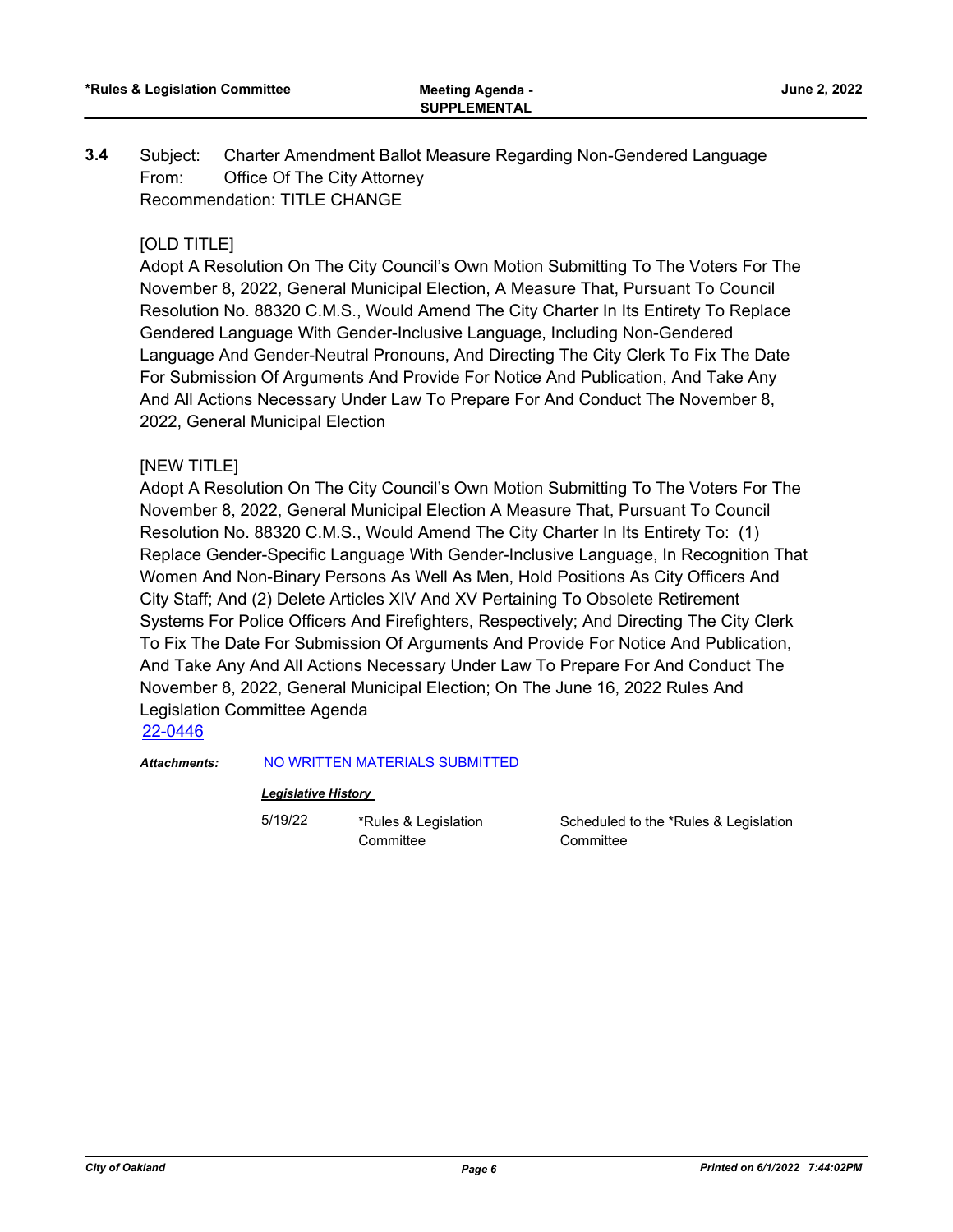Subject: Non-Citizen Voting Measure To The November 8, 2022 General Election From: Councilmembers Kalb And Reid Recommendation: Adopt A Resolution On The City Council's Own Motion Submitting To The Voters At The November 8, 2022 General Municipal Election, An Amendment To Article XI (Elections) Of The Charter Of The City Of Oakland To Add Section 1107 To Provide For Voting By Noncitizen Residents Who Are The Parents, Legal Guardians, Or Legally Recognized Caregivers Of A Child Residing In Oakland To Vote For The Office Of School Board Director On The Oakland Unified School District Board, And Directing The City Clerk To Take All Actions Necessary Under Law To Submit This Item To The November 8, 2022 General Election; On The June 16, 2022 Rules And Legislation Committee Agenda **3.5**

[22-0470](http://oakland.legistar.com/gateway.aspx?m=l&id=/matter.aspx?key=33391)

*Sponsors:* Reid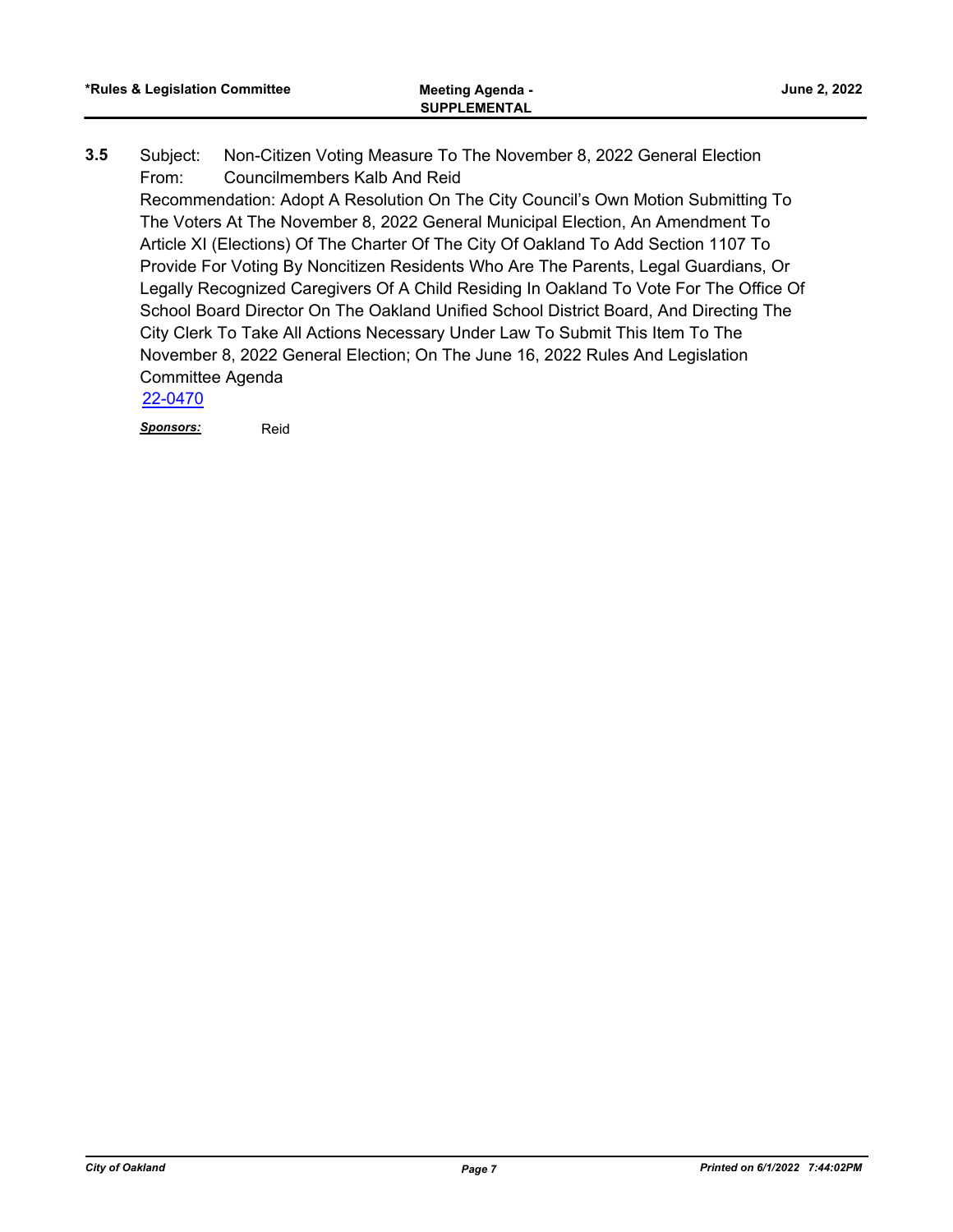Subject: On-Call Planning Support Services From: Planning And Building Department Recommendation: TITLE CHANGE **3.6**

# [OLD TITLE]

Adopt A Resolution: (1) Authorizing The City Administrator To Negotiate, Award And Execute A Professional Services Agreement With InterWest Consulting Group In An Amount Not To Exceed Two Million Dollars (\$2,000,000) For On-Call Planning Permit Support Services On An As-Needed Basis, For A Period Of Three Years, Waiving The City's Local/Small Local Business (L/SLBE) Program Requirements; And (2) Appropriating Two Million Dollars (\$2,000,000) From The Development Services Fund (Fund 2415) Balance To Finance The Contract Awarded To InterWest Consulting Group To Provide On-Call Planning Permit Support Services On An As-Needed Basis; And (3) Making Appropriate California Environmental Quality Act (CEQA) Findings

# [NEW TITLE]

Adopt A Resolution: (1) Authorizing The City Administrator To Negotiate, Award And Execute A Professional Services Agreement With Interwest Consulting Group In An Amount Not To Exceed One Million Dollars (\$1,000,000) For On-Call Planning Permit Support Services On An As-Needed Basis, For A Period Of Eighteen Months, With An Option For The City Administrator To Enter Into A Contract Extension For An Additional Six Months In An Amount Not To Exceed Three Hundred And Fifty Thousand Dollars (\$350,000) Without Returning To City Council, While Waiving The City's Local/Small Local Business (L/SLBE) Program Requirements; And (2) Appropriating One Million Three Hundred Fifty Thousand Dollars (\$1,350,000) From The Development Services Fund (Fund 2415) Balance To Fund Both The Contract Awarded To Interwest Consulting Group And City Administrator Optional Contract Extension To Provide On-Call Planning Permit Support Services On An As-Needed Basis; And (3) Making Appropriate California Environmental Quality Act (CEQA) Findings [22-0363](http://oakland.legistar.com/gateway.aspx?m=l&id=/matter.aspx?key=33284)

*Attachments:*

# [View Report](http://oakland.legistar.com/gateway.aspx?M=F&ID=fdd4f5ac-00fe-416a-9a56-a48579417b27.pdf)

**[View Legislation](http://oakland.legistar.com/gateway.aspx?M=F&ID=d9bbee05-26af-4ba7-8293-addecb27b115.pdf)** 

| 5/5/22  | *Rules & Legislation<br>Committee    | Scheduled to the *Special Community &<br>Economic Development Committee |
|---------|--------------------------------------|-------------------------------------------------------------------------|
| 5/12/22 | *Rules & Legislation<br>Committee    | Scheduled to the *Special Community &<br>Economic Development Committee |
|         | A title change was read into record. |                                                                         |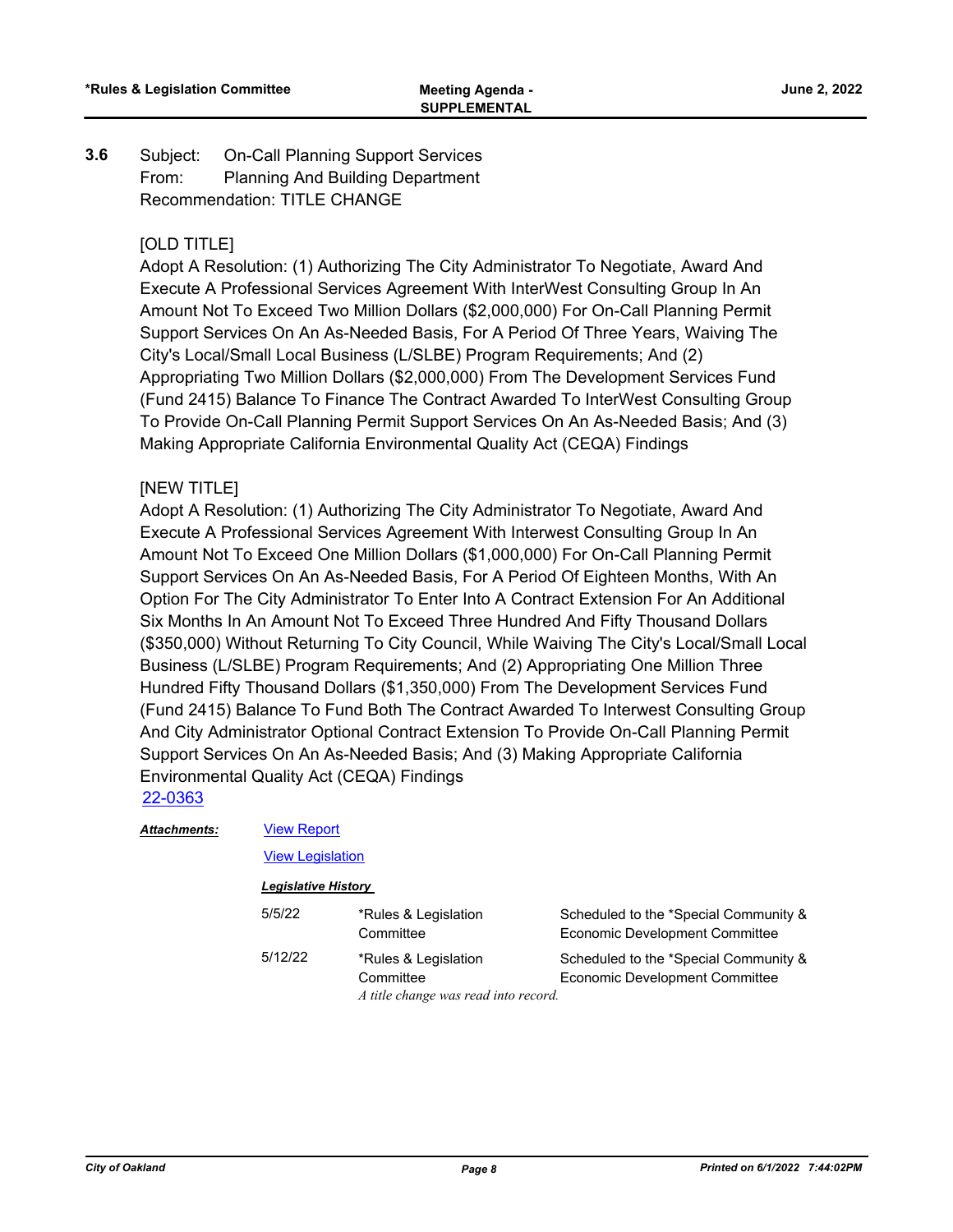| *Rules & Legislation Committee | <b>Meeting Agenda -</b><br><b>SUPPLEMENTAL</b>       | <b>June 2, 2022</b>                                                                                                                                            |
|--------------------------------|------------------------------------------------------|----------------------------------------------------------------------------------------------------------------------------------------------------------------|
| 5/24/22                        | *Special Community &                                 | Approved as Amended the Recommendation                                                                                                                         |
|                                | Economic Development                                 | of Staff, and Forward to the * Concurrent                                                                                                                      |
|                                | Committee                                            | Meeting of the Oakland Redevelopment                                                                                                                           |
|                                |                                                      | Successor Agency and the City Council                                                                                                                          |
|                                |                                                      | The Committee approved the recommendation of staff as amended, and                                                                                             |
|                                |                                                      | requested the item be forwarded to the June 21, 2022 City Council Agenda on                                                                                    |
|                                | Non-Consent with the following:                      |                                                                                                                                                                |
|                                |                                                      | Amend the contract period from 3 years to 18 months at 1 million dollars, with                                                                                 |
|                                |                                                      | an option to extend the contract for $6$ months at \$350 thousand dollars upon<br>approval by the City Administrators without return to Council, And return on |
|                                |                                                      | June 21, with a supplemental report that includes Staffing updates and the pay                                                                                 |
|                                | differential between Public Works and Transportation |                                                                                                                                                                |
|                                |                                                      |                                                                                                                                                                |

Subject: Caltrans Clean California Maintenance Agreement And Grant From: Public Works Department Recommendation: Adopt The Following Pieces of Legislation; **3.7**

1) A Resolution Authorizing The City Administrator To: (1) Accept And Appropriate Clean California Grant Funds To Oakland Public Works For Six Hundred Forty Thousand Dollars (\$640,000) Per Year For Two Years For A Total Of \$1,280,000 From The Department Of Transportation (Caltrans); And (2) Execute A Two-Year, Clean California Maintenance Agreement Between Caltrans And The City Of Oakland (City) To Provide Litter, Bulky Waste, And Homeless Encampment Debris Removal Services To Caltrans' In The State Of California's Rights Of Way In The City; And [22-0475](http://oakland.legistar.com/gateway.aspx?m=l&id=/matter.aspx?key=33395)

2) A Resolution Authorizing The City Administrator To: (1) Amend And Extend The Term Of The As-Needed Contract With The Beautification Council By Fourteen (14) Months From April 30, 2023, To June 30, 2024; (2) Increase The Contract Amount By One Million Two Hundred Eighty Thousand Dollars (\$1,280,000) For A Total Not To Exceed Contract Amount Of Two Million Eight Hundred Eighty Thousand Dollars (\$2,880,000); And (3) Waive Further Advertising And Competitive Request For Proposal/Qualification Selection And Local Business/Small Local Business Participation Requirements; On The June, 21, 2022 City Council Agenda On Non-Consent [22-0478](http://oakland.legistar.com/gateway.aspx?m=l&id=/matter.aspx?key=33398)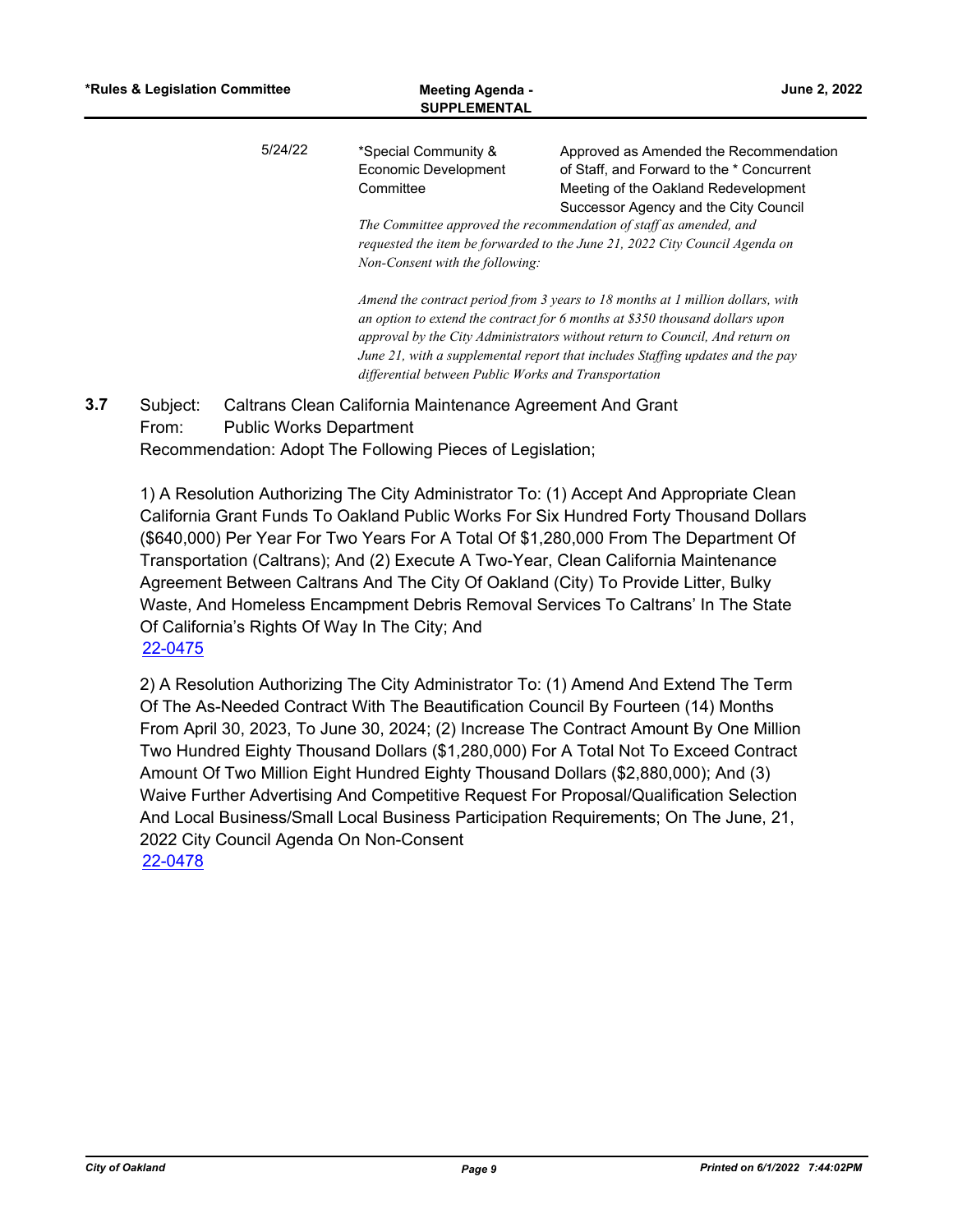Subject: Contract For Objective Design Standards And Project Review Streamlining From: Planning And Building Department Recommendation: Adopt A Resolution: **3.8**

(1) Authorizing The City Administrator To Negotiate, Award And Execute A Professional Services Agreement To Dyett & Bhatia In An Amount Not To Exceed Seven Hundred And Twenty Thousand Dollars (\$720,000) That Includes Sixty-Four Thousand And Five Hundred Dollars (\$64,500) Contingency Amount For Providing Technical Expertise In The Creation Of Project Review Streamlining Procedures And Objective Design Standards; And

(2) Appropriating Three Hundred And Seventy Thousand Dollars (\$370,000) That Includes Sixty-Four Thousand And Five Hundred Dollars (\$64,500) Contingency Amount From The Development Services Fund (Fund 2415) Balance To Finance A Portion Of The Contract Awarded To Dyett And Bhatia To Provide Technical Expertise In The Creation Of Project Review Streamlining Procedures And Objective Design Standards; And

(3) Making Appropriate California Environmental Quality Act (CEQA) Findings; On The June 21, 2022 City Council Agenda On Consent [22-0477](http://oakland.legistar.com/gateway.aspx?m=l&id=/matter.aspx?key=33397)

- Subject: Ordinance Amending Ordinance No. 13640 C.M.S. From: Workplace And Employment Standards Department Recommendation: Adopt An Ordinance Amending Ordinance No. 13640 C.M.S., Which Revised Oakland's Local And Small Local Business Enterprise (L/SLBE) Program, To Make Clerical Edits To And Delete Ambiguous Language In The Local And Small Local Business Enterprise Program Manual In The Definition Of Substantial Presence As A Part Of The Certification Criteria That Defines Local Business Enterprise As Set Forth In Exhibit 1 Attached Hereto; On The June 21, 2022 City Council Agenda On Consent **3.9** [22-0484](http://oakland.legistar.com/gateway.aspx?m=l&id=/matter.aspx?key=33404)
- Subject: Celebrating Director Ryan Russo For His Service To The City Of Oakland From: Council President Bas Recommendation: Adopt A Resolution Celebrating Oakland Transportation Department Director Ryan Russo For His Service To The City Of Oakland; On The June 21, 2022 City Council Agenda As A Ceremonial **3.10** [22-0491](http://oakland.legistar.com/gateway.aspx?m=l&id=/matter.aspx?key=33411)
- Subject: Calling On Microsoft Corporation To Allow Users To Designate Pronouns From: Office Of The City Attorney Recommendation: Adopt Resolution Calling On Microsoft Corporation To Allow Users To Designate Their Personal Pronouns In Their Microsoft Teams' User Profiles; On The June 21, 2022 City Council Agenda On Non Consent **3.11** [22-0493](http://oakland.legistar.com/gateway.aspx?m=l&id=/matter.aspx?key=33413)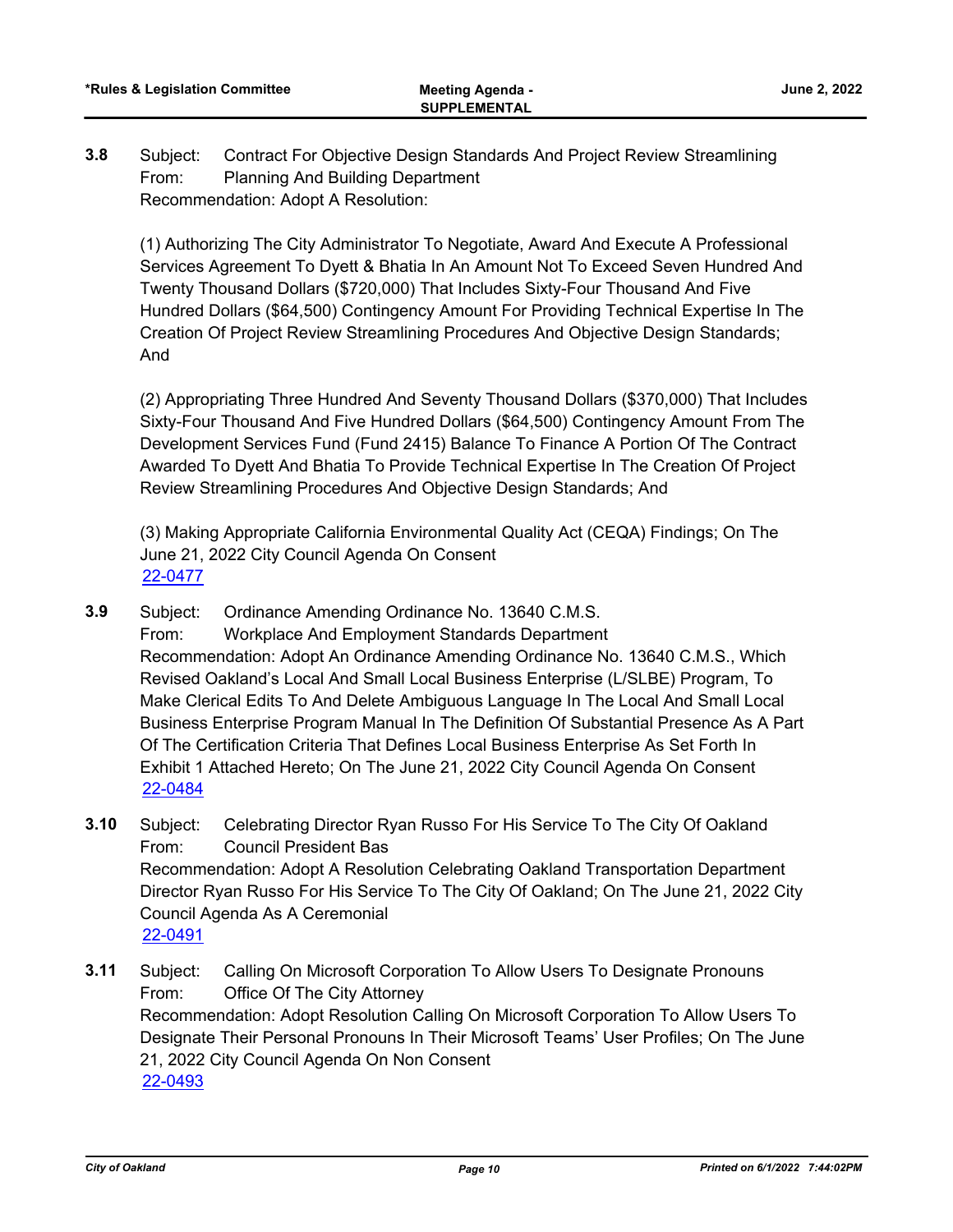Subject: Resolution Honoring Doryanna M. Moreno From: Office Of The City Attorney Recommendation: Adopt A Resolution Honoring And Commending Doryanna M. Moreno For Over 33 Years Of Exemplary Service To The City Of Oakland; On The June 21, 2022 City Council Agenda As A Ceremonial **3.12** [21-0677](http://oakland.legistar.com/gateway.aspx?m=l&id=/matter.aspx?key=32602)

*Legislative History* 

9/16/21 \*Rules & Legislation **Committee** 

Withdrawn with No New Date

Subject: Housing Accelerator Program Award From: Housing And Community Development Department Recommendation: Adopt The Following Pieces of Legislation; **3.13**

> 1) A Resolution Authorizing The City Of Oakland, A California Municipal Corporation, To Enter Into, Execute, And Deliver A Housing Accelerator Standard Agreement From The California Department Of Housing And Community Development For The Ancora Place Affordable Housing Project Located At 2227-2257 International Boulevard To Be Developed By Satellite Affordable Housing Associates ("SAHA") In An Amount Not To Exceed Thirty-Eight Million Six Hundred Twenty-Eight Thousand Eight Hundred Sixty-Seven Dollars (\$38,628,867); And [22-0480](http://oakland.legistar.com/gateway.aspx?m=l&id=/matter.aspx?key=33400)

2) A Resolution Authorizing The City Of Oakland, A California Municipal Corporation, To Enter Into, Execute, And Deliver A Housing Accelerator Program Standard Agreement From The California Department Of Housing And Community Development For The West Grand And Brush, Phase 1 Affordable Housing Project Located At 2201 Brush Street To Be Developed By East Bay Asian Local Development Corporation ("EBALDC") And Allied Housing, Inc. In An Amount Not To Exceed Twenty-Five Million Six Hundred Seventy-Five Thousand Five Hundred Seventeen Dollars (\$25,675,517); On The June 21, 2022 City Council Agenda On Consent [22-0482](http://oakland.legistar.com/gateway.aspx?m=l&id=/matter.aspx?key=33402)

Subject: Resolution Honoring Dondria L. Morgan From: Office Of The City Attorney Recommendation: Adopt A Resolution Honoring And Commending Dondria L. Morgan For Over 21 Years Of Dedicated Service To The City Of Oakland; On The June 21, 2022 City Council Agenda As A Ceremonial **3.14** [22-0494](http://oakland.legistar.com/gateway.aspx?m=l&id=/matter.aspx?key=33414)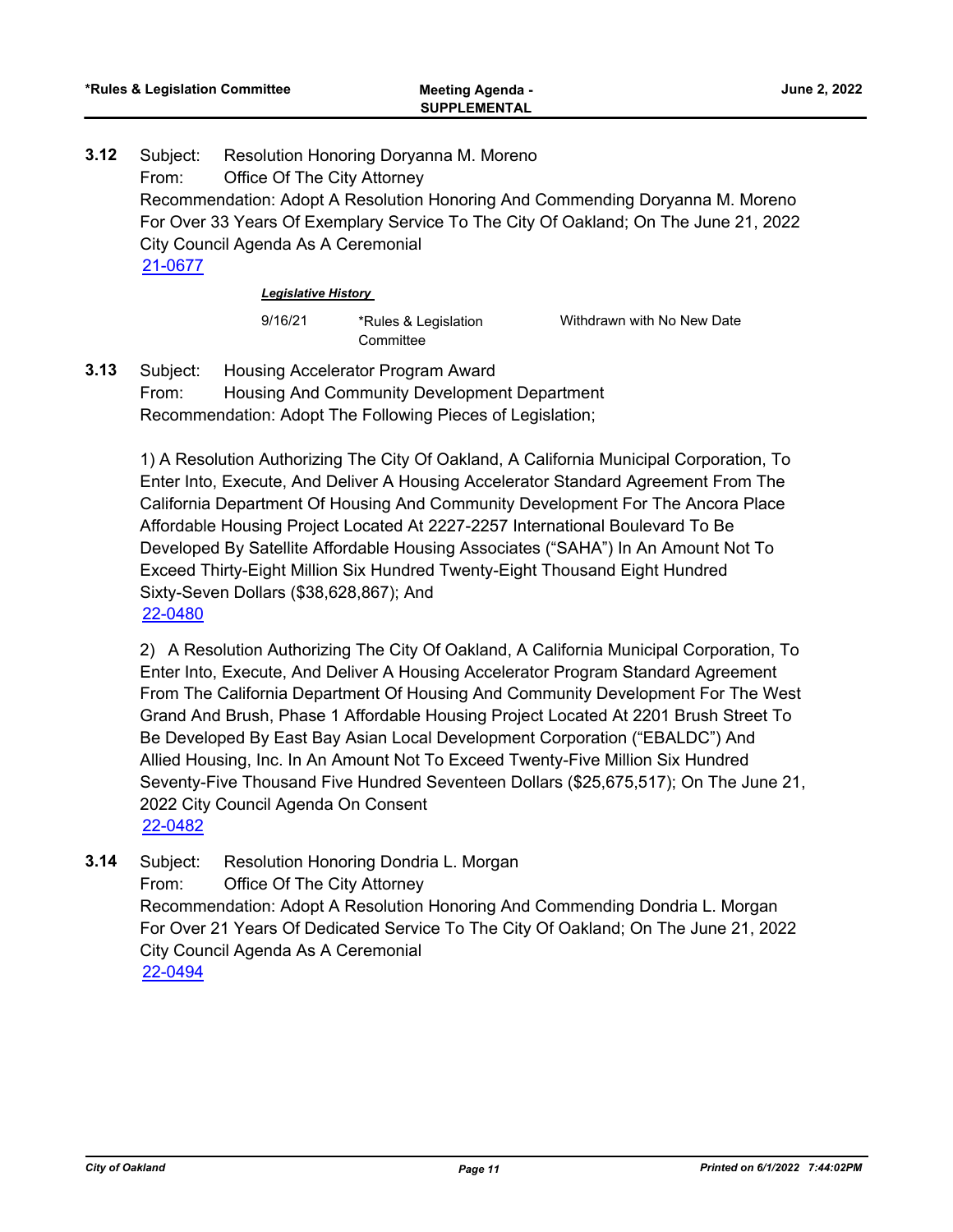Subject; Fees Annual Report For Fiscal Year (FY) 2020-21 And Five-Year Impact Fee Review And Update Reports **3.15**

From: Planning And Building Department

Recommendation: Receive The Annual Report On The Affordable Housing, Transportation, Capital Improvements, And Jobs/Housing Impact Fees For Fiscal Year (FY) 2020-21; And The Five-Year Impact Fee Review And Updated Reports For Affordable Housing, Transportation, Capital Improvements, And Jobs/Housing Impact Fees; On The June 28, 2022 Special Community And Economic Development Agenda [22-0488](http://oakland.legistar.com/gateway.aspx?m=l&id=/matter.aspx?key=33408)

- Subject: Year-One Report On The Safe Oakland Streets Initiative From: Transportation Department Recommendation: Receive An Informational Report From The Oakland Department Of Transportation, The City Administrator's Office, The Oakland Police Department, And The Department Of Race And Equity Regarding Progress On The Safe Oakland Streets Initiative In Year One And Priority Focus Areas For Year Two; On The June 28, 2022 Special Public Works Committee Agenda **3.16** [22-0476](http://oakland.legistar.com/gateway.aspx?m=l&id=/matter.aspx?key=33396)
- Subject: Reaffirming The Existing Limits On The Parking Of Recreational Vehicles (RVs) And Other Oversized Vehicles **3.17**

From: Councilmember Gallo

Recommendation: Adopt A Resolution Reaffirming The Existing Oakland "Good Neighbor" Limits On The Parking Of Recreational Vehicles (RVs) And Other Oversized Vehicles As Defined In The Encampment Management Policy And The Oakland Municipal Code And Calling On The City Administration To Enforce These Regulations And Policies In A Timely Fashion; On the June 28, 2022 Special Public Works Committee Agenda [22-0483](http://oakland.legistar.com/gateway.aspx?m=l&id=/matter.aspx?key=33403)

Subject: Resolution Honoring Jennifer Logue **3.18**

From: Office Of The City Attorney

Recommendation: Adopt A Resolution Congratulating Jennifer Logue On Ms. Logue's Appointment As City Attorney For The City Of Mountain View And Expressing Profound Gratitude For Ms. Logue's 15 Years Of Stellar Service To The City Of Oakland As A Deputy City Attorney In The Litigation Division And As The Supervising Attorney For The General Government & Finance Unit In The Advisory Division Of The Oakland City Attorney's Office; On The July 5, 2022 City Council Agenda As A Ceremonial [22-0492](http://oakland.legistar.com/gateway.aspx?m=l&id=/matter.aspx?key=33412)

# **RECOMMENDATIONS FROM THE MAY 23, 2022 SPECIAL LIFE ENRICHMENT COMMITTEE**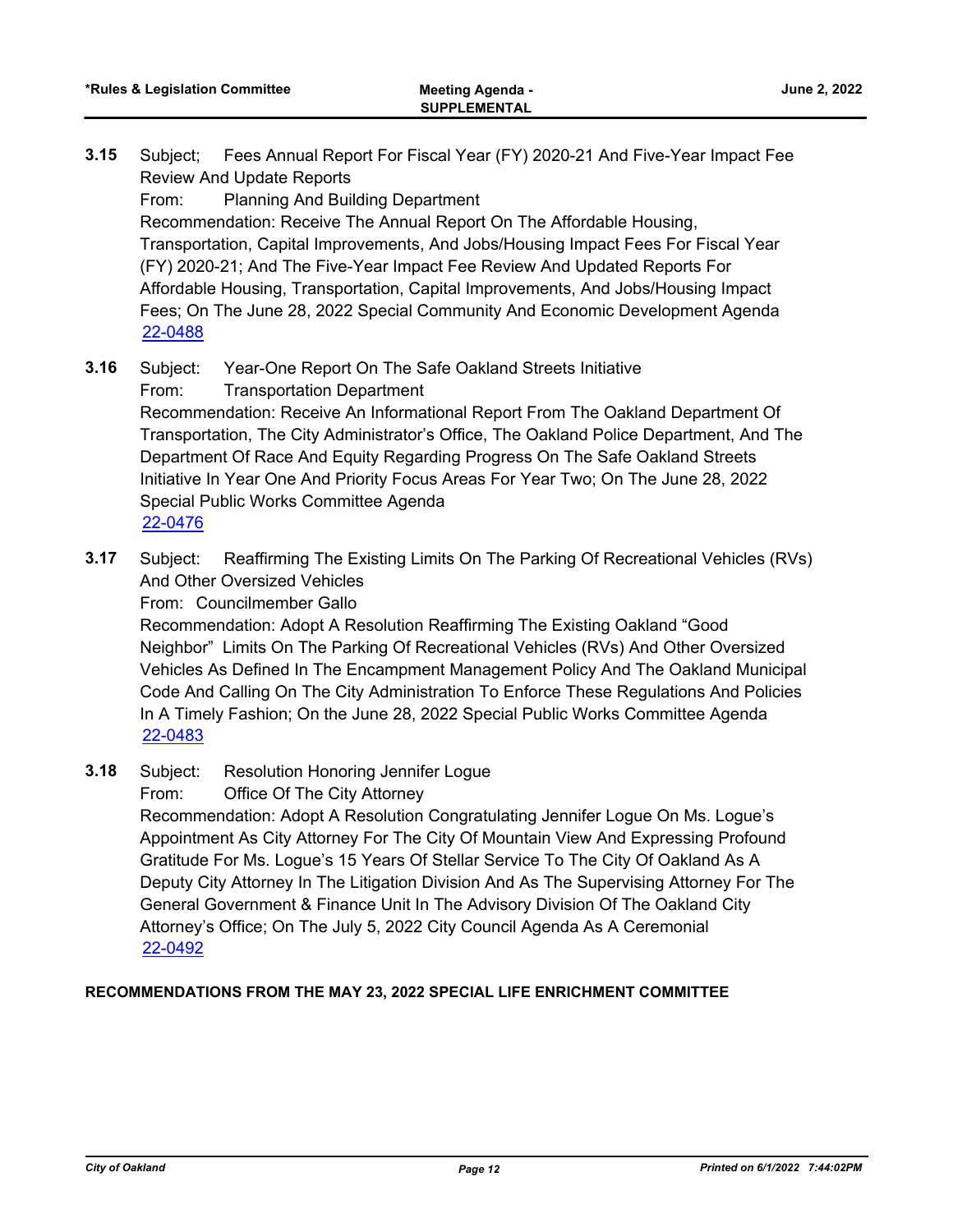#### Subject: OFCY FY2022-2023 Grant Awards **3.19**

From: Human Services Department

Recommendation: Adopt A Resolution Authorizing The City Administrator To Negotiate And Execute Grant Agreements Between The City Of Oakland And Various Non-Profit And Public Agencies To Provide Direct Services For Children And Youth In An Amount Not To Exceed Seventeen Million Eight Hundred Seventeen Thousand Three Hundred Eighty-Two Dollars (\$17,817,382) For Fiscal Year 2022-2023, With An Option To Approve One-Year Grant Renewals In Fiscal Years 2023-2024 And 2024-2025 Pending Council Approval [TITLE CHANGE]

[22-0378](http://oakland.legistar.com/gateway.aspx?m=l&id=/matter.aspx?key=33299)

[View Report](http://oakland.legistar.com/gateway.aspx?M=F&ID=9ff4777f-7a27-45b6-a281-8f259d9bbd30.pdf) *Attachments:*

[View Supplemental Report 5/19/2022](http://oakland.legistar.com/gateway.aspx?M=F&ID=70b55ab1-982f-453e-b567-155090a6f5ab.pdf)

[View Legislation 5/19/2022](http://oakland.legistar.com/gateway.aspx?M=F&ID=bd421f21-676e-4d00-bb9e-696070e12fdc.pdf)

| 5/5/22  | *Rules & Legislation<br>Committee     | Scheduled to the *Special Life Enrichment<br>Committee                                                                                                                                                 |
|---------|---------------------------------------|--------------------------------------------------------------------------------------------------------------------------------------------------------------------------------------------------------|
| 5/23/22 | *Special Life Enrichment<br>Committee | Approved the Recommendation of Staff, and<br>Forward to the Concurrent Meeting of the<br>Oakland Redevelopment Successor Agency<br>/ City Council / Geologic Hazard Abatement<br><b>District Board</b> |
|         | On Non Consent.                       |                                                                                                                                                                                                        |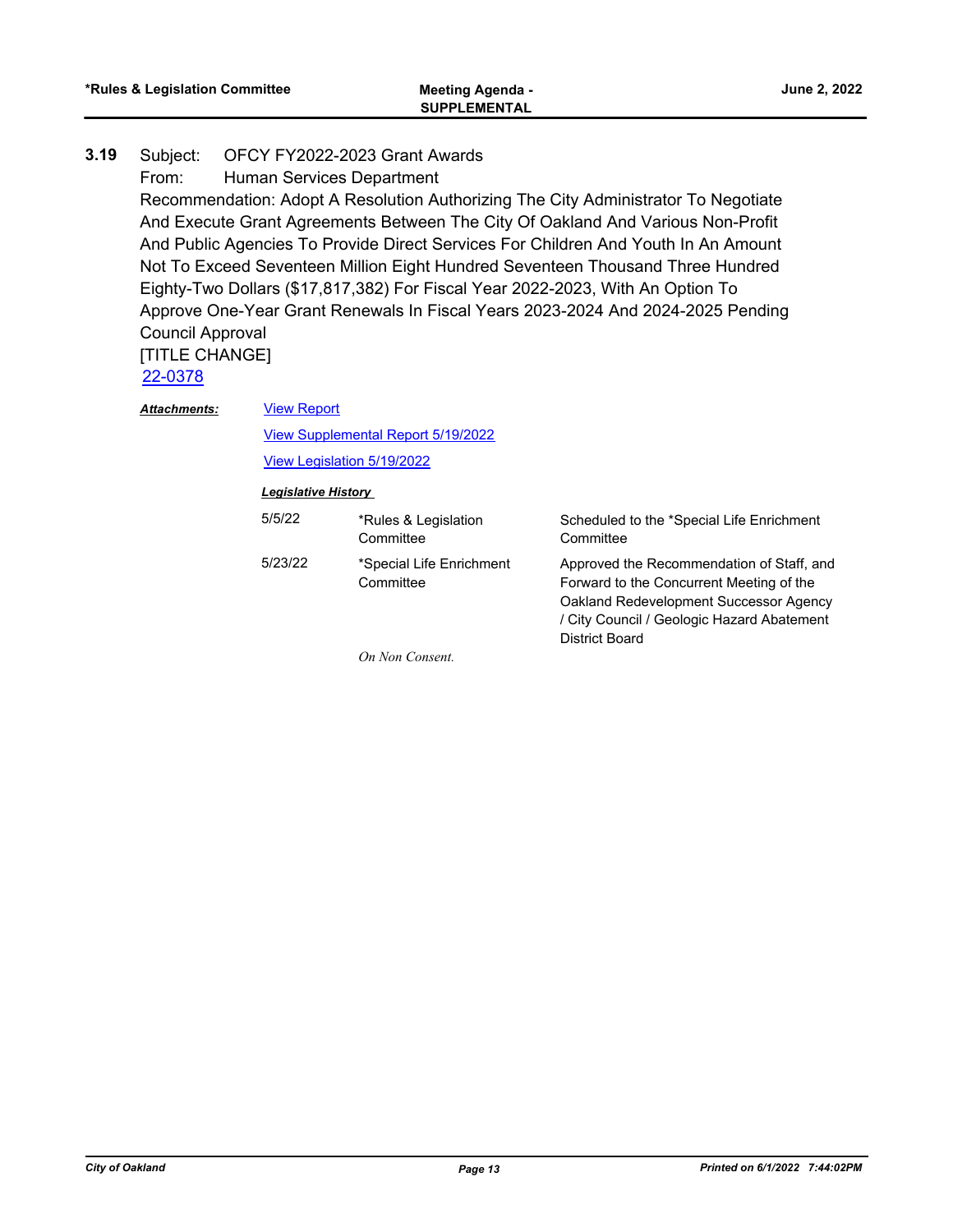Subject: Resolution Declaring Racism A Public Health Crisis From: City Attorney Barbara J. Parker, City Administrator Edward D. Reiskin, Department Of Race And Equity Director Darlene Flynn, President Pro Tem Sheng Thao, And Councilmembers Carroll Fife, Treva Reid, And Loren Taylor Recommendation: Adopt A Resolution Declaring Racism A Public Health Crisis And Reaffirming The City's Commitment To Advancing Racial Equity By: **3.20**

(1) Taking Into Account How The City Can Achieve Equity In City Of Oakland, In All Aspects Of City Planning, Policymaking, Laws, Contracting, And Hiring;

(2) Approving A Non-Comprehensive Roadmap Of Next Steps That The City Will Take To Advance Racial Equity And Reduce Alarming Health Disparities In Oakland; And

(3) Providing Funding In The Mid-Cycle Budget For A Data Analyst And Consulting Services In An Amount Not To Exceed \$350,000 To Support The City And The Department Of Race And Equity To Advance Necessary Improvements In Systems For Collecting And Processing Data To Track Performance And Equity Progress [22-0417](http://oakland.legistar.com/gateway.aspx?m=l&id=/matter.aspx?key=33338)

#### [View Report](http://oakland.legistar.com/gateway.aspx?M=F&ID=cc180a06-b33e-4cb1-b0f6-99a796c8437b.pdf) *Attachments:*

[View Legislation](http://oakland.legistar.com/gateway.aspx?M=F&ID=a34bc286-2d62-4e58-b1ac-9eb975e0ac95.PDF)

# *Legislative History*

| 5/12/22 | *Rules & Legislation<br>Committee                                                                                                          | Scheduled to the *Special Life Enrichment<br>Committee                                                                                                                                                     |
|---------|--------------------------------------------------------------------------------------------------------------------------------------------|------------------------------------------------------------------------------------------------------------------------------------------------------------------------------------------------------------|
| 5/23/22 | *Special Life Enrichment<br>Committee                                                                                                      | Approved as Amended the Recommendation<br>of Staff, and Forward to the Concurrent<br>Meeting of the Oakland Redevelopment<br>Successor Agency / City Council / Geologic<br>Hazard Abatement District Board |
|         | following amendments to the legislation;                                                                                                   | Vice Mayor Kaplan made a motion, seconded by Chair Taylor to forward this<br>item to the June 7, 2022 City Council meeting on Non Consent with the                                                         |
|         | - including prompt payment to city contractors;<br>- proactive look at the pay equity process;<br>- length of time to hire internally; and | $1\quad11\quad11\quad11\quad1$                                                                                                                                                                             |

*- challenges with Human Resources staffing and vacancies in terms of city services being provided equitably*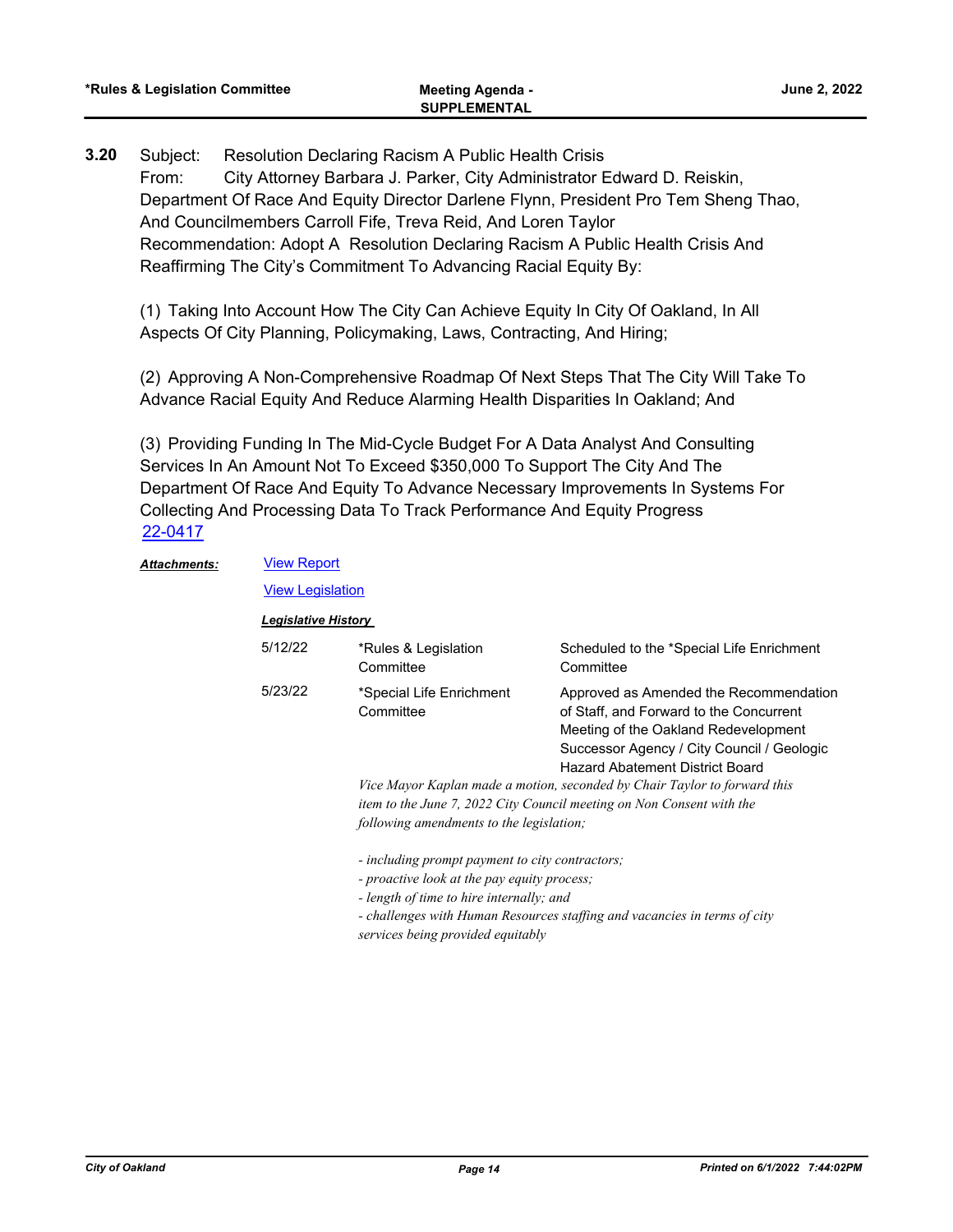Subject: Endorsing Community-Wide Home Together Plan From: Human Services Department Recommendation: Adopt A Resolution Endorsing The Home Together 2026 Implementation Plan, A Community-Wide Plan For Alameda County, Which Lays Out The Goals, Strategies, And Investments Needed To Dramatically Reduce Homelessness And Reduce Racial Disparities In The Homeless Population By 2026 **3.21** [22-0431](http://oakland.legistar.com/gateway.aspx?m=l&id=/matter.aspx?key=33352)

#### [View Report](http://oakland.legistar.com/gateway.aspx?M=F&ID=0ee0cfb9-fc1e-4c9f-9887-31c60c5ab94c.pdf) *Attachments:*

[View Legislation](http://oakland.legistar.com/gateway.aspx?M=F&ID=3bf4ae45-79ba-4adc-b321-c7b4a1c32525.PDF)

# *Legislative History*

| 5/19/22 | *Rules & Legislation<br>Committee                          | Scheduled to the *Special Life Enrichment<br>Committee                                                                                                                                          |
|---------|------------------------------------------------------------|-------------------------------------------------------------------------------------------------------------------------------------------------------------------------------------------------|
| 5/23/22 | *Special Life Enrichment<br>Committee                      | Approved the Recommendation of Staff, and<br>Forward to the Concurrent Meeting of the<br>Oakland Redevelopment Successor Agency<br>/ City Council / Geologic Hazard Abatement<br>District Board |
|         | personnel to discuss and present on the plan in this item. | The committee included to extend the invitation to the Alameda County                                                                                                                           |

*On Non Consent.*

- Subject: Oakland HHAP-3 Application/ Local Action Plan **3.22**
	- From: Human Services Department

Recommendation: Receive An Informational Report On The City's Homeless Housing Assistance And Prevention Three (HHAP-3) Application For State Funding Which Includes Countywide System Performance Goals And The Oakland Local Action Plan For FY 2022-23 Homelessness Funding Reflecting The Countywide Home Together Plan And Equity Systems Modeling

[22-0430](http://oakland.legistar.com/gateway.aspx?m=l&id=/matter.aspx?key=33351)

| <b>Attachments:</b> |         | <b>View Report</b>                                     |                                                                                                                                                                   |  |  |
|---------------------|---------|--------------------------------------------------------|-------------------------------------------------------------------------------------------------------------------------------------------------------------------|--|--|
|                     |         | <b>View Attachment A</b><br><b>Legislative History</b> |                                                                                                                                                                   |  |  |
|                     |         |                                                        |                                                                                                                                                                   |  |  |
|                     | 5/19/22 | *Rules & Legislation<br>Committee                      | Scheduled to the *Special Life Enrichment<br>Committee                                                                                                            |  |  |
|                     | 5/23/22 | *Special Life Enrichment<br>Committee                  | Received and Forwarded to the Concurrent<br>Meeting of the Oakland Redevelopment<br>Successor Agency / City Council / Geologic<br>Hazard Abatement District Board |  |  |
|                     |         | On Non Consent.                                        |                                                                                                                                                                   |  |  |

# **RECOMMENDATIONS FROM THE MAY 23, 2022 SPECIAL EDUCATION PARTNERSHIP COMMITTEE**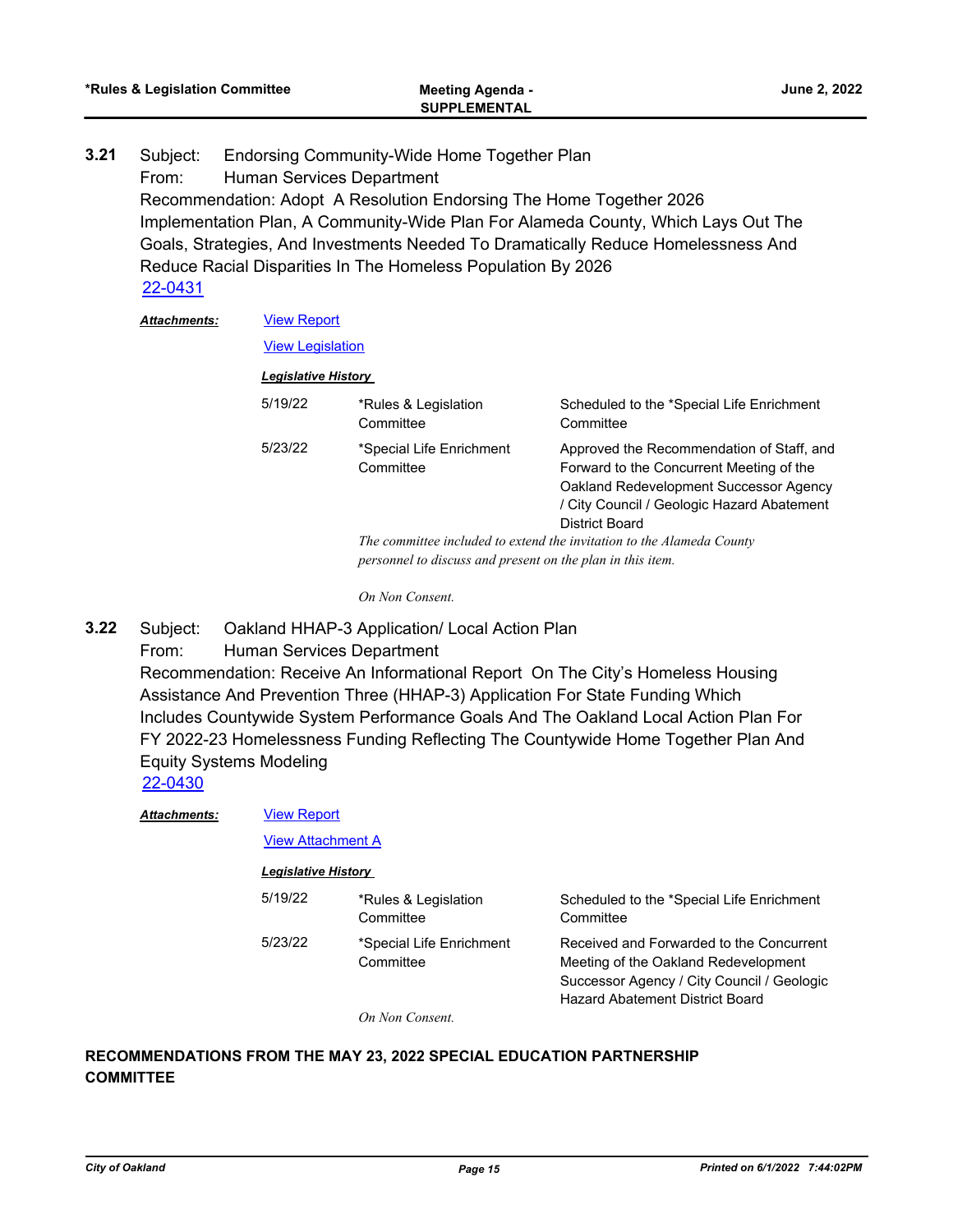Subject: OUSD Office Of ELLMA From: Councilmembers Kalb And Reid Recommendation: Receive An Informational Report On The Programs And Services Provided By The Oakland Unified School District's (OUSD) Office Of English Language Learner And Multilingual Achievement (ELLMA) **3.23** [22-0442](http://oakland.legistar.com/gateway.aspx?m=l&id=/matter.aspx?key=33363)

| <b>Attachments:</b> | <b>View Report Attachment 1</b><br><b>View Report Attachment 2</b><br><b>View Report Attachment 3</b> |                                                                                                                                                 |                                                                                                                                                        |  |
|---------------------|-------------------------------------------------------------------------------------------------------|-------------------------------------------------------------------------------------------------------------------------------------------------|--------------------------------------------------------------------------------------------------------------------------------------------------------|--|
|                     | <b>Legislative History</b>                                                                            |                                                                                                                                                 |                                                                                                                                                        |  |
|                     | 5/19/22                                                                                               | *Rules & Legislation<br>Committee                                                                                                               | Scheduled to the Special Concurrent<br>Meeting of the Education Partnership<br>Committee and the Oakland Unified School<br>District Board of Education |  |
|                     | 5/23/22                                                                                               | <b>Special Concurrent Meeting</b><br>of the Education<br>Partnership Committee and<br>the Oakland Unified School<br>District Board of Education | Received and Filed                                                                                                                                     |  |

- Subject: Non-Citizen Voting Measure **3.24**
	- From: Councilmember Kalb And Reid

Recommendation: Receive An Informational Report On A Non-Citizen Voting Measure Which Would Allow Noncitizen Residents Who Are The Parents, Legal Guardians, Or Legally Recognized Caregivers Of A Child Residing In Oakland To Vote For The Office Of School Board Director On The Oakland Unified School District Board [22-0445](http://oakland.legistar.com/gateway.aspx?m=l&id=/matter.aspx?key=33366)

# *Attachments:* [View Report](http://oakland.legistar.com/gateway.aspx?M=F&ID=def584de-6df3-4299-ad03-6d639cdf8c10.pdf) *Legislative History*  5/19/22 \*Rules & Legislation **Committee** Scheduled to the Special Concurrent Meeting of the Education Partnership Committee and the Oakland Unified School District Board of Education 5/23/22 Special Concurrent Meeting of the Education Partnership Committee and the Oakland Unified School District Board of Education Received and Filed

# **RECOMMENDATIONS FROM THE MAY 24, 2022 SPECIAL PUBLIC WORKS COMMITTEE**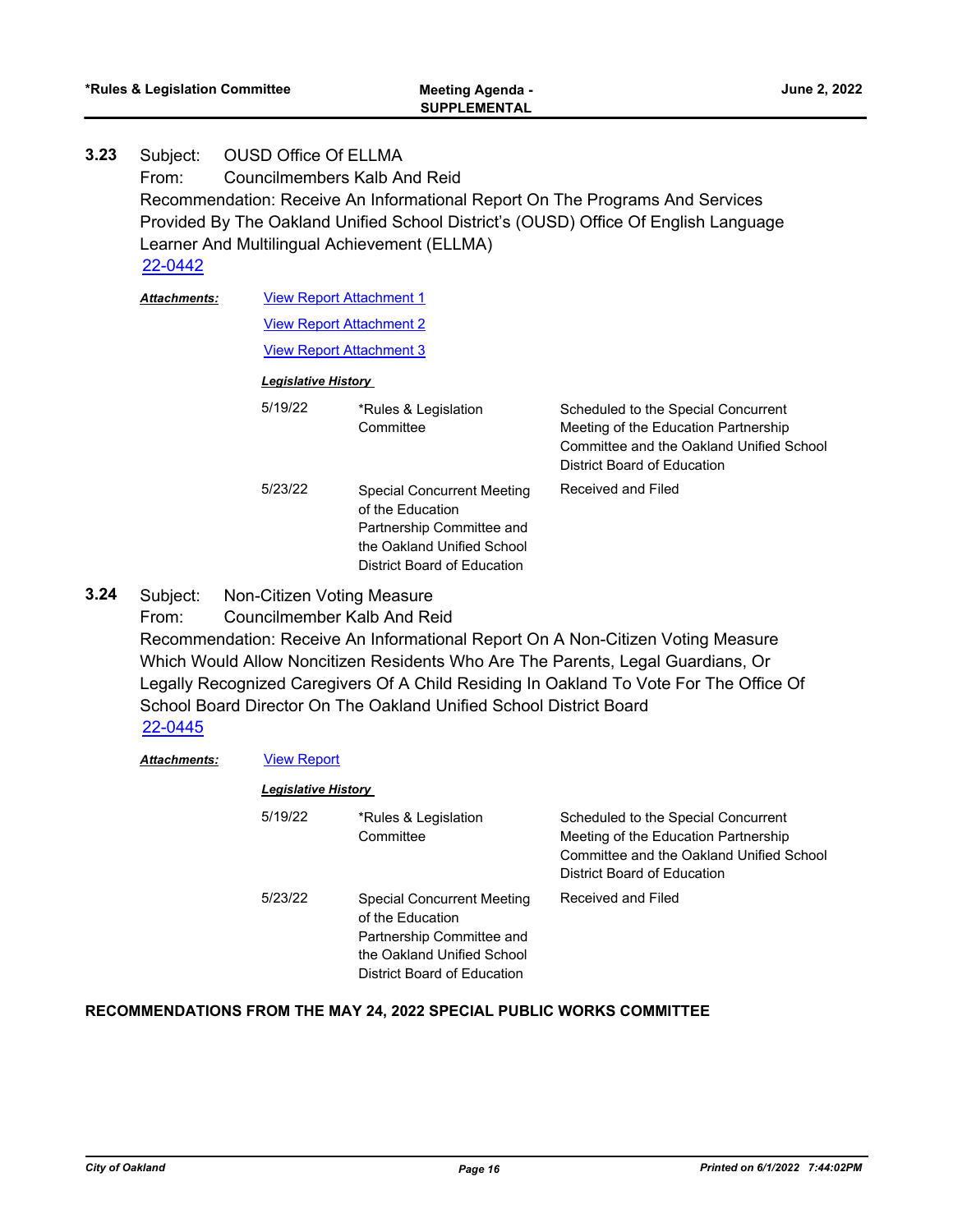### Subject: Acceptance And Appropriation Of Caltrans Funds From: Oakland Public Works Department Recommendation: Adopt The Following Pieces Of Legislation: **3.25**

1) A Resolution Authorizing The City Administrator To (1) Apply For, Accept, And Appropriate Grant Funds In An Amount Not-To-Exceed Two Million Thirty-Three Thousand Five Hundred Seventy-Five Dollars (\$2,033,575.00) From The California Department Of Transportation Clean California Local Grant Program (CCLGP) To Implement The Courtland Creek Restoration Project (Courtland Project); (2) Enter Into A Restricted CCLGP Grant Agreement With The California Department Of Transportation (Caltrans) To Implement The Courtland Project (No. 1005340); (3) Accept And Appropriate Caltrans Funds In An Amount Not-To-Exceed One Hundred Ninety Thousand Dollars (\$190,000.00) To Implement The Chourtland Project As Mitigation For Its Union Pacific Railroad Lake Merritt Channel Bridge Replacement Project (Caltrans Project), (4) Enter Into A Contractual Agreement With Caltrans To Implement The Courtland Project Utilizing Caltrans Project Mitigation Funds, And (5) Adopt Appropriate California Environmental Quality Act (CEQA) Findings.; And [22-0340](http://oakland.legistar.com/gateway.aspx?m=l&id=/matter.aspx?key=33261)

#### [View Report](http://oakland.legistar.com/gateway.aspx?M=F&ID=9fbe55e0-9d1c-456f-ad19-634ea29e1ad1.pdf) *Attachments:*

View Attachment A - 4A800\_401\_Lake Merritt Mitigation Letter of Intent Update [View Attachment B - Template Restricted Grant Agreement CCLGP](http://oakland.legistar.com/gateway.aspx?M=F&ID=2902f5b9-d6a2-4585-aae4-51c2057e8e55.pdf) [View Attachment C - Project Location Map and Draft Conceptual Designs](http://oakland.legistar.com/gateway.aspx?M=F&ID=e038e868-ac0d-43c2-b366-9d020ca2411a.pdf) [View Attachment D -Resoloution No 79649 C.M.S](http://oakland.legistar.com/gateway.aspx?M=F&ID=fda50720-29af-46c6-ab51-70d28acef8ca.pdf) [View Attachment E - Resolution No 88143 C.M.S](http://oakland.legistar.com/gateway.aspx?M=F&ID=7cf976e8-bd36-4d00-ba45-7868cfd0d058.pdf) [View Attachment F - Resolution No 88397 C.M.S.](http://oakland.legistar.com/gateway.aspx?M=F&ID=cabb5a74-f3e1-461f-abbc-3d2dc7ab301b.pdf) [View Attachment G - Resolution No 88565 C.M.S.](http://oakland.legistar.com/gateway.aspx?M=F&ID=03983745-efe2-441b-acea-dc0a658d91f7.pdf) [View Legislation](http://oakland.legistar.com/gateway.aspx?M=F&ID=5832459b-aa6c-4704-a5dc-608bcda16251.pdf)

| 4/28/22 | *Special Rules and<br>Legislation Committee                               | Scheduled to the *Special Public Works<br>Committee                                                                                                                                                     |
|---------|---------------------------------------------------------------------------|---------------------------------------------------------------------------------------------------------------------------------------------------------------------------------------------------------|
| 5/12/22 | *Rules & Legislation<br>Committee<br>A title change was read into record. | Scheduled to the *Special Public Works<br>Committee                                                                                                                                                     |
| 5/24/22 | *Special Public Works<br>Committee                                        | Approved the Recommendation of Staff, and<br>Forward to the Special Concurrent Meeting<br>of the Oakland Redevelopment Successor<br>Agency / City Council / Geologic Hazard<br>Abatement District Board |
|         | On Consent                                                                |                                                                                                                                                                                                         |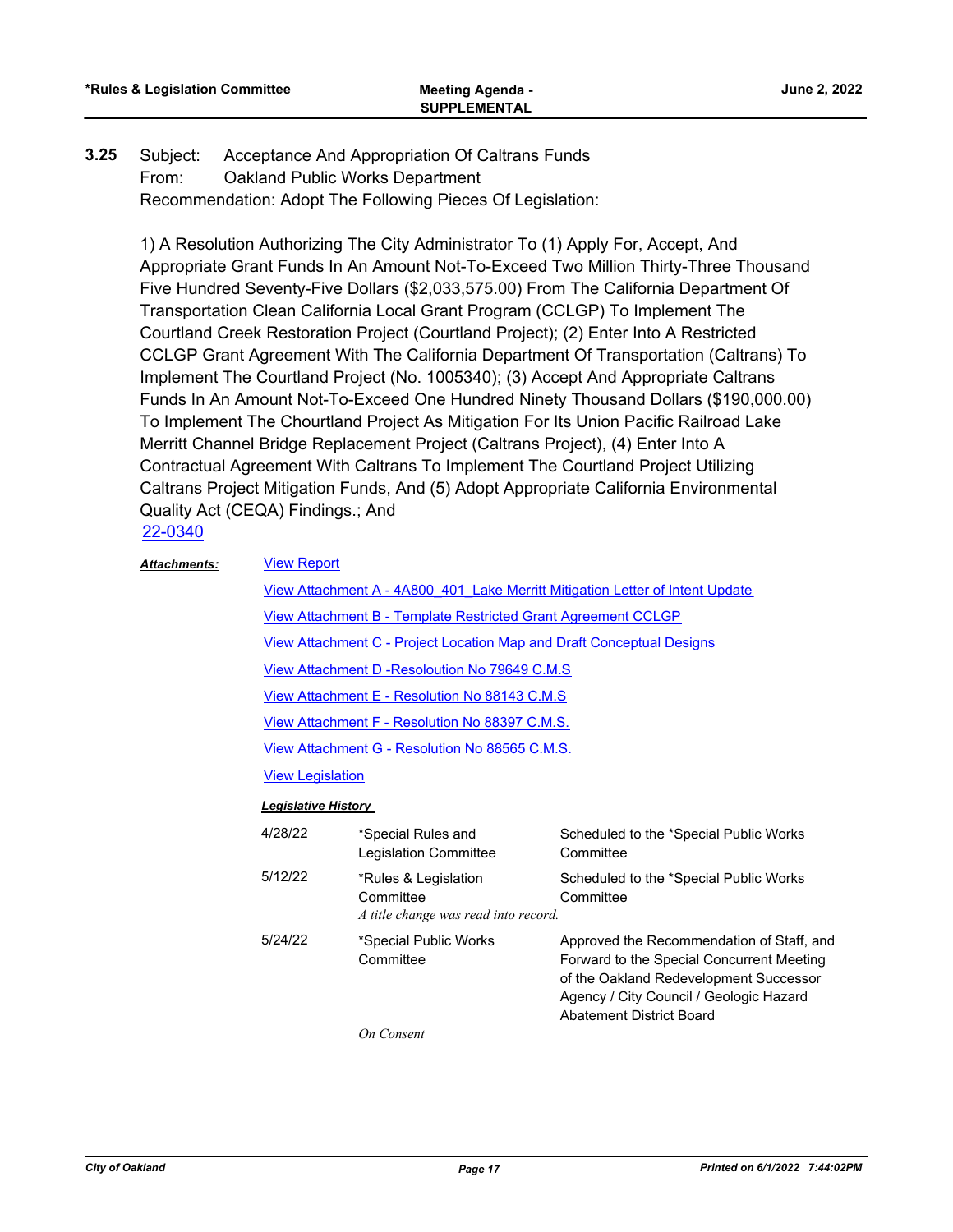2) A Resolution Authorizing The City Administrator To (1) Apply For, Accept, And Appropriate Grant Funds In An Amount Not-To-Exceed Four Million Nine Hundred Ninety-Two Thousand Three Hundred Eighty Dollars (\$4,992,380.00) From The California Department Of Transportation Clean California Local Grant Program (CCLGP) To Implement The Oakland Mini Parks Beautification Project; (2) Enter Into A Restricted CCLGP Grant Agreement With The California Department Of Transportation To Implement The Mini Parks Beautification Project; And (3) Adopt Appropriate California Environmental Quality Act (CEQA) Findings [22-0341](http://oakland.legistar.com/gateway.aspx?m=l&id=/matter.aspx?key=33262)

### *Attachments:* [View Legislation](http://oakland.legistar.com/gateway.aspx?M=F&ID=e3355ded-7aa8-4fd7-aaae-f650ad428def.pdf)

| <b>Legislative History</b> |                                                                           |                                                                                                                                                                                                 |
|----------------------------|---------------------------------------------------------------------------|-------------------------------------------------------------------------------------------------------------------------------------------------------------------------------------------------|
| 4/28/22                    | *Special Rules and<br>Legislation Committee                               | Scheduled to the *Special Public Works<br>Committee                                                                                                                                             |
| 5/12/22                    | *Rules & Legislation<br>Committee<br>A title change was read into record. | Scheduled to the *Special Public Works<br>Committee                                                                                                                                             |
| 5/24/22                    | *Special Public Works<br>Committee                                        | Approved the Recommendation of Staff, and<br>Forward to the Concurrent Meeting of the<br>Oakland Redevelopment Successor Agency<br>/ City Council / Geologic Hazard Abatement<br>District Board |
|                            | On Consent.                                                               |                                                                                                                                                                                                 |

- Subject: Hoover Library Feasibility Study Consultant Award **3.26**
- From: Oakland Public Works Department

Recommendation: Adopt A Resolution: 1) Awarding A Professional Services Agreement For Architectural Design Services To Blink!Lab Architecture For An Amount Not-To-Exceed Four Hundred Thousand Dollars (\$400,000.00) To Prepare A Feasibility Study For A New Hoover Branch Library (Project No. 1004856), With An Option To Amend Blink!Lab Architecture's Agreement To Provide Grant Support Services For An Amount Not-To-Exceed Two Hundred Fifty Thousand Dollars (\$250,000.00) Upon Identification Of Additional Funding; 2) Authorizing The City Administrator To Apply For, Accept And Appropriate Future Grant Funds To Support The Design And Construction Of A New Hoover Branch Library; And 3) Adopting Appropriate California Environmental Quality Act (CEQA) Findings

[22-0366](http://oakland.legistar.com/gateway.aspx?m=l&id=/matter.aspx?key=33287)

| <b>Attachments:</b> | <b>View Report</b>                           |                                                                           |                                                     |
|---------------------|----------------------------------------------|---------------------------------------------------------------------------|-----------------------------------------------------|
|                     |                                              | View Attachment A Project Location Map                                    |                                                     |
|                     | <b>View Attachment B Compliance Analysis</b> |                                                                           |                                                     |
|                     | <b>View Legislation</b>                      |                                                                           |                                                     |
|                     | <b>Legislative History</b>                   |                                                                           |                                                     |
|                     | 5/5/22                                       | *Rules & Legislation<br>Committee<br>A title change was read into record. | Scheduled to the *Special Public Works<br>Committee |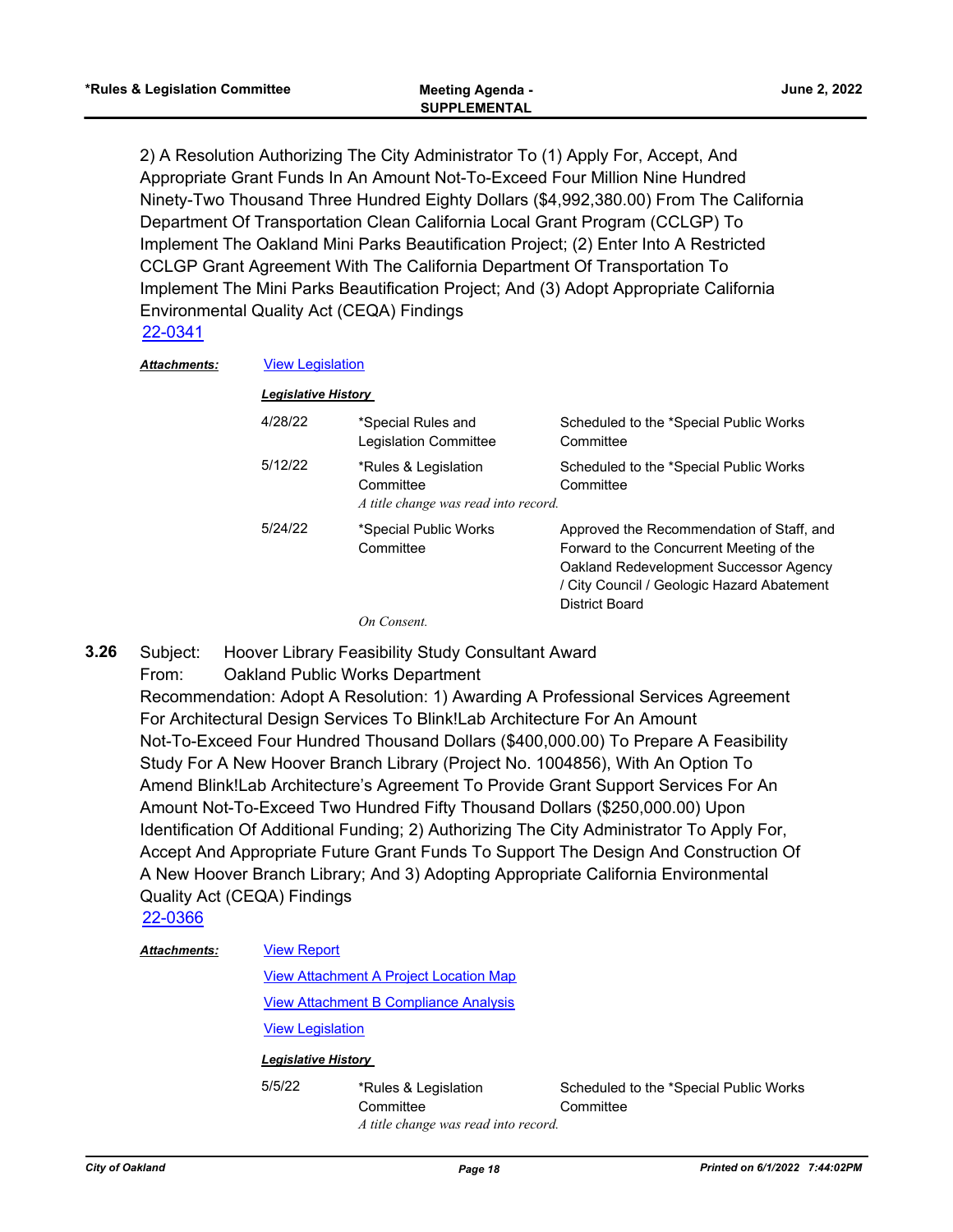| *Rules & Legislation Committee | <b>Meeting Agenda -</b><br><b>SUPPLEMENTAL</b> | June 2, 2022                                                                                                                                                                                    |
|--------------------------------|------------------------------------------------|-------------------------------------------------------------------------------------------------------------------------------------------------------------------------------------------------|
| 5/24/22                        | *Special Public Works<br>Committee             | Approved the Recommendation of Staff, and<br>Forward to the Concurrent Meeting of the<br>Oakland Redevelopment Successor Agency<br>/ City Council / Geologic Hazard Abatement<br>District Board |
|                                | On Consent.                                    |                                                                                                                                                                                                 |

Subject: Main Library Feasibility Study Consultant Award From: Oakland Public Works Department Recommendation: Adopt A Resolution: 1) Awarding A Professional Services Agreement For Architectural Design Services To Esherick Homsey Dodge And Davis, Architects (EHDD) For An Amount Not-To-Exceed Six Hundred Thousand Dollars (\$600,000.00) To Prepare A Feasibility Study For An Expanded Or Relocated Main Library (Project No. 1004858), With An Option To Amend EHDD'S Agreement To Provide Grant Support Services For An Amount Not-To-Exceed Four Hundred Thousand Dollars (\$400,000.00) Upon Identification Of Additional Funding; 2) Authorizing The City Administrator To Apply For, Accept And Appropriate Future Grant Funds To Support The Design And Construction Of An Expanded Or Relocated Main Library; And 3) Adopting Appropriate California Environmental Quality Act (CEQA) Findings **3.27** [22-0367](http://oakland.legistar.com/gateway.aspx?m=l&id=/matter.aspx?key=33288)

| <b>Attachments:</b> | <b>View Report</b>              |                                                                           |                                                                                                                                                                                                 |
|---------------------|---------------------------------|---------------------------------------------------------------------------|-------------------------------------------------------------------------------------------------------------------------------------------------------------------------------------------------|
|                     |                                 | <b>View Report Attachment A</b>                                           |                                                                                                                                                                                                 |
|                     | <b>View Report Attachment B</b> |                                                                           |                                                                                                                                                                                                 |
|                     | <b>View Legislation</b>         |                                                                           |                                                                                                                                                                                                 |
|                     | <b>Legislative History</b>      |                                                                           |                                                                                                                                                                                                 |
|                     | 5/5/22                          | *Rules & Legislation<br>Committee<br>A Title Change was read into record. | Scheduled to the *Special Public Works<br>Committee                                                                                                                                             |
|                     | 5/24/22                         | *Special Public Works<br>Committee                                        | Approved the Recommendation of Staff, and<br>Forward to the Concurrent Meeting of the<br>Oakland Redevelopment Successor Agency<br>/ City Council / Geologic Hazard Abatement<br>District Board |
|                     |                                 | On Consent.                                                               |                                                                                                                                                                                                 |

**RECOMMENDATIONS FROM THE MAY 24, 2022 SPECIAL COMMUNITY & ECONOMIC DEVELOPMENT COMMITTEE**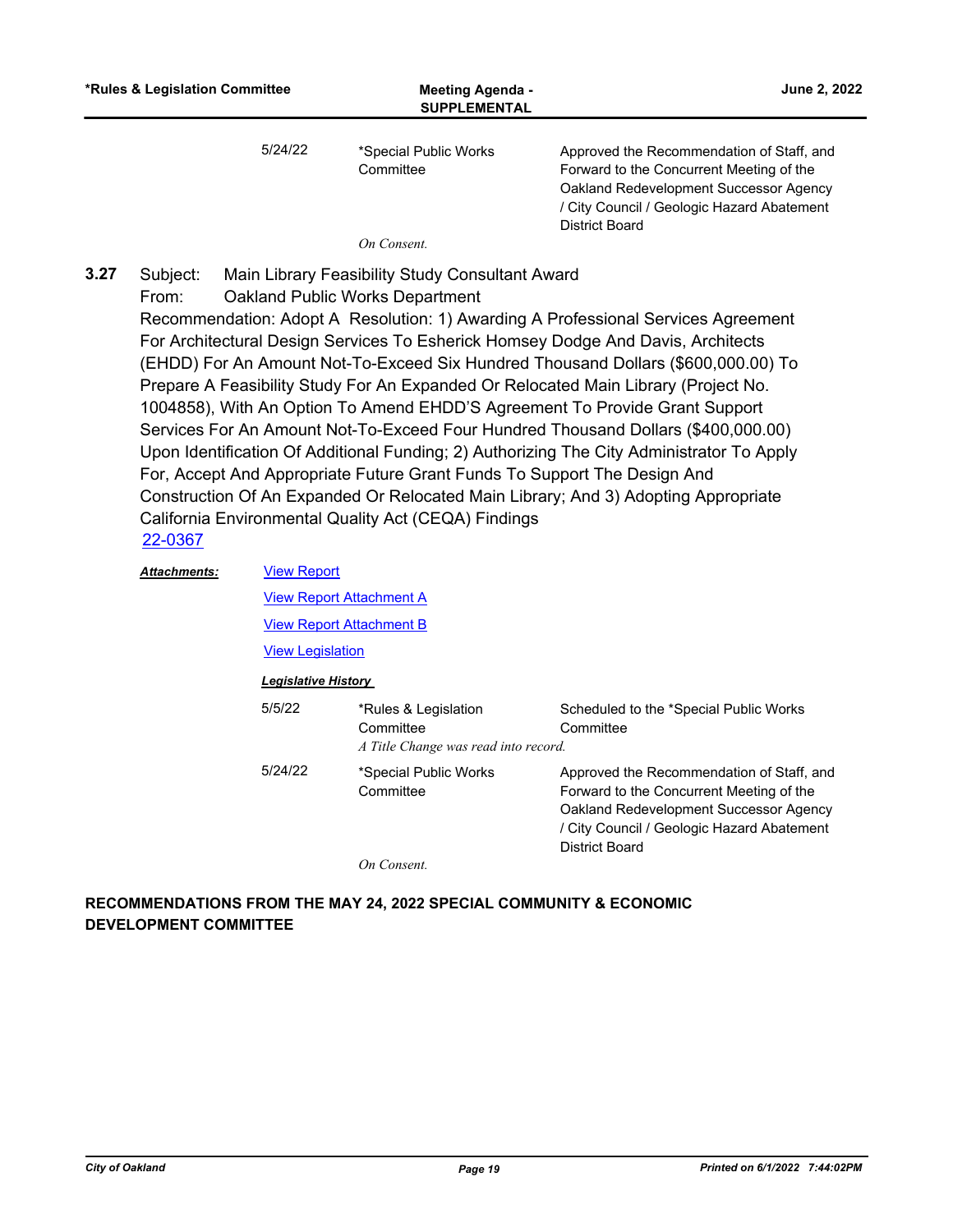#### Subject: Study Session On The General Plan Update **3.28**

From: Planning And Building Department

Recommendation: Receive An Informational Presentation On Key Background Conditions Presented In The Map Atlas And The Environmental Justice And Racial Equity Baseline; And (B) Presentation On The Environmental Justice Communities Screening Analysis; And (C) Presentation On Community Engagement And Outreach Received; And (D) Receive Public Comments And Provide Initial Feedback To Staff On The Vision, Guiding Principles And Equity Framework For The General Plan Update To Guide Baseline General Plan Policy Development And (E) Receive Public Comments And Provide Feedback To Staff On The Draft Housing Element; And (F) Continue This Item To The June 28, 2022, CED Meeting To Review The Draft Equity Framework [22-0119](http://oakland.legistar.com/gateway.aspx?m=l&id=/matter.aspx?key=33040)

# *Attachments:*

[View Report and Attachment A - C](http://oakland.legistar.com/gateway.aspx?M=F&ID=3e55ecab-13c5-4983-9131-1803da023caa.pdf)

[View Supplemental Presentation - 5/19/2022](http://oakland.legistar.com/gateway.aspx?M=F&ID=7a4727e5-03f3-436c-aec9-32655f52bde3.pdf)

| 2/17/22 | *Rules & Legislation<br>Committee                         | Scheduled to the *Special Community &<br>Economic Development Committee        |
|---------|-----------------------------------------------------------|--------------------------------------------------------------------------------|
| 5/5/22  | *Rules & Legislation<br>Committee                         | Scheduled to the *Special Community &<br><b>Economic Development Committee</b> |
| 5/24/22 | *Special Community &<br>Economic Development<br>Committee | Continued to the *Special Community &<br><b>Economic Development Committee</b> |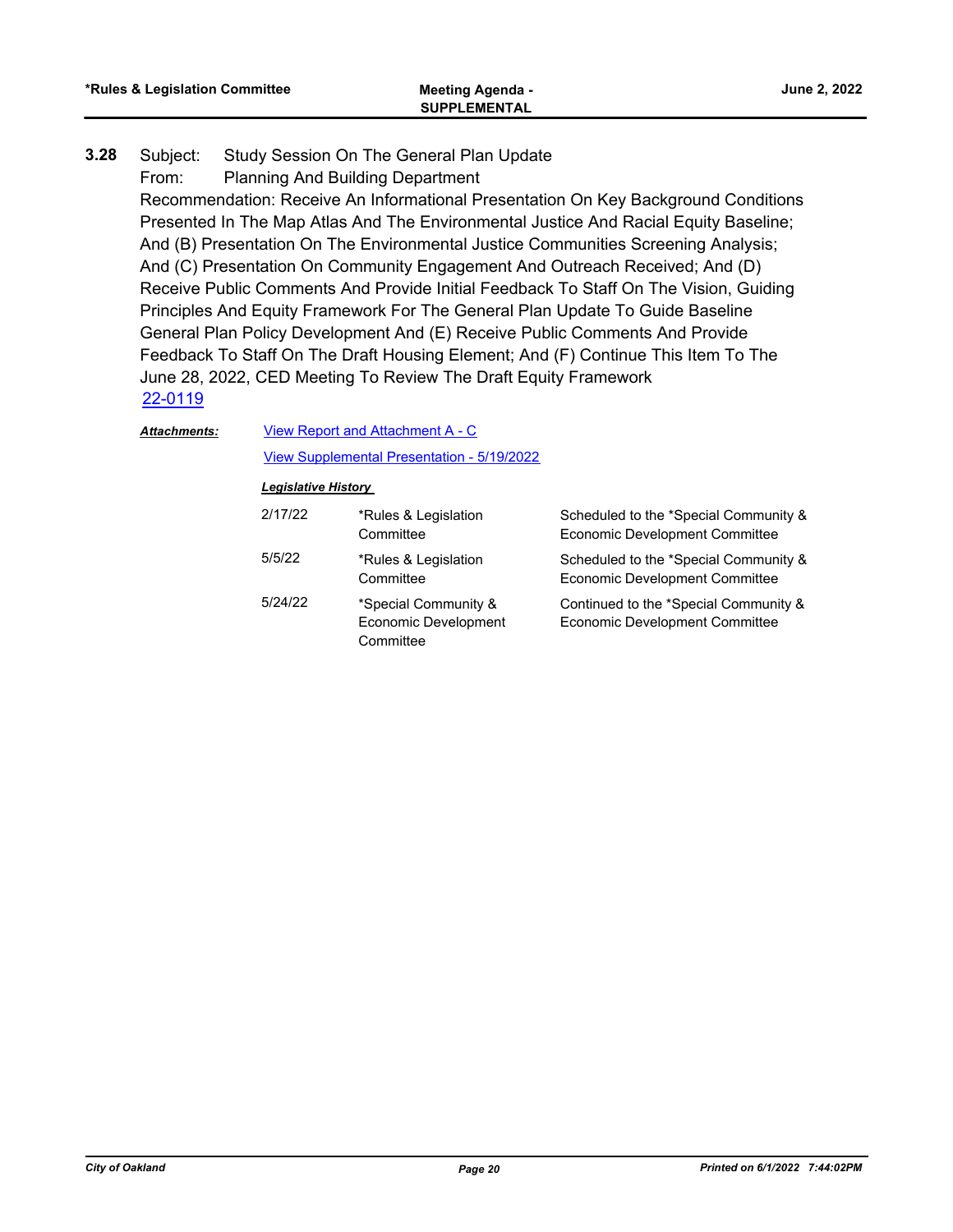Subject: On-Call Planning Support Services From: Planning And Building Department Recommendation: TITLE CHANGE **3.29**

# [OLD TITLE]

Adopt A Resolution: (1) Authorizing The City Administrator To Negotiate, Award And Execute A Professional Services Agreement With InterWest Consulting Group In An Amount Not To Exceed Two Million Dollars (\$2,000,000) For On-Call Planning Permit Support Services On An As-Needed Basis, For A Period Of Three Years, Waiving The City's Local/Small Local Business (L/SLBE) Program Requirements; And (2) Appropriating Two Million Dollars (\$2,000,000) From The Development Services Fund (Fund 2415) Balance To Finance The Contract Awarded To InterWest Consulting Group To Provide On-Call Planning Permit Support Services On An As-Needed Basis; And (3) Making Appropriate California Environmental Quality Act (CEQA) Findings

# [NEW TITLE]

Adopt A Resolution: (1) Authorizing The City Administrator To Negotiate, Award And Execute A Professional Services Agreement With Interwest Consulting Group In An Amount Not To Exceed One Million Dollars (\$1,000,000) For On-Call Planning Permit Support Services On An As-Needed Basis, For A Period Of Eighteen Months, With An Option For The City Administrator To Enter Into A Contract Extension For An Additional Six Months In An Amount Not To Exceed Three Hundred And Fifty Thousand Dollars (\$350,000) Without Returning To City Council, While Waiving The City's Local/Small Local Business (L/SLBE) Program Requirements; And (2) Appropriating One Million Three Hundred Fifty Thousand Dollars (\$1,350,000) From The Development Services Fund (Fund 2415) Balance To Fund Both The Contract Awarded To Interwest Consulting Group And City Administrator Optional Contract Extension To Provide On-Call Planning Permit Support Services On An As-Needed Basis; And (3) Making Appropriate California Environmental Quality Act (CEQA) Findings [22-0363](http://oakland.legistar.com/gateway.aspx?m=l&id=/matter.aspx?key=33284)

*Attachments:*

# [View Report](http://oakland.legistar.com/gateway.aspx?M=F&ID=fdd4f5ac-00fe-416a-9a56-a48579417b27.pdf)

**[View Legislation](http://oakland.legistar.com/gateway.aspx?M=F&ID=d9bbee05-26af-4ba7-8293-addecb27b115.pdf)** 

| 5/5/22  | *Rules & Legislation<br>Committee    | Scheduled to the *Special Community &<br>Economic Development Committee |
|---------|--------------------------------------|-------------------------------------------------------------------------|
| 5/12/22 | *Rules & Legislation<br>Committee    | Scheduled to the *Special Community &<br>Economic Development Committee |
|         | A title change was read into record. |                                                                         |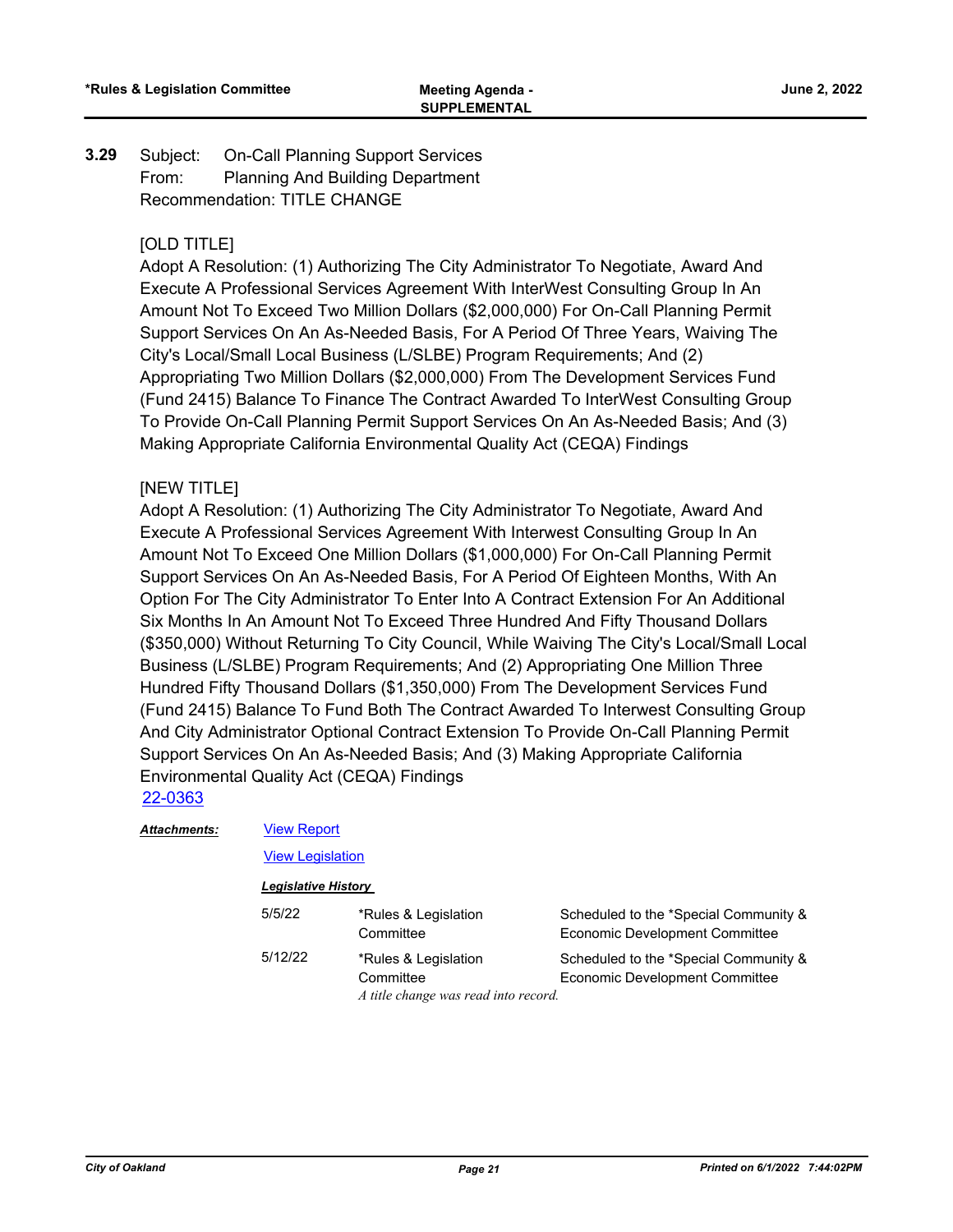| *Rules & Legislation Committee | <b>Meeting Agenda -</b><br><b>SUPPLEMENTAL</b> | June 2, 2022                                                                   |
|--------------------------------|------------------------------------------------|--------------------------------------------------------------------------------|
| 5/24/22                        | *Special Community &                           | Approved as Amended the Recommendation                                         |
|                                | Economic Development                           | of Staff, and Forward to the * Concurrent                                      |
|                                | Committee                                      | Meeting of the Oakland Redevelopment                                           |
|                                |                                                | Successor Agency and the City Council                                          |
|                                |                                                | The Committee approved the recommendation of staff as amended, and             |
|                                |                                                | requested the item be forwarded to the June 21, 2022 City Council Agenda on    |
|                                | Non-Consent with the following:                |                                                                                |
|                                |                                                | Amend the contract period from 3 years to 18 months at 1 million dollars, with |
|                                |                                                | an option to extend the contract for $6$ months at \$350 thousand dollars upon |
|                                |                                                | approval by the City Administrators without return to Council, And return on   |
|                                |                                                | June 21, with a supplemental report that includes Staffing updates and the pay |

*differential between Public Works and Transportation*

Subject: Amend Rent Adjustment Ordinance To Establish Residential Rental Registry From: Housing And Community Development Department Recommendation: Adopt An Ordinance Amending The Rent Adjustment Ordinance (O.M.C. 8.22.010 Et Seq) And The Just Cause For Eviction Ordinance (O.M.C. 8.22.300 Et Seq) To (1) Create An Annual Requirement For Residential Rental Units In Which Rental Property Owners Of Units Subject To The Rent Program Service Fee Shall Be Required To Report Rent And Other Tenancy Information, As Set Forth In Section 8.22.520, (2) Require Owners To Provide Evidence Of Complying With Residential Rental Registration Requirement When Filing Rent Increase Petitions Or Responses To Tenant Petitions And (3) To Provide As A Tenant's Affirmative Defense In An Eviction Action The Property Owner's Failure To Comply With Registration Requirements Outlined In O.M.C. 8.22.510 **3.30**

[22-0376](http://oakland.legistar.com/gateway.aspx?m=l&id=/matter.aspx?key=33297)

#### [View Report](http://oakland.legistar.com/gateway.aspx?M=F&ID=c4937fb0-c6c5-4555-aca8-e00019d019fd.pdf) *Attachments:*

[View Legislation](http://oakland.legistar.com/gateway.aspx?M=F&ID=01891bac-9595-448f-850c-566070d73580.PDF)

[View Supplemental Power Point - 5/19/2022](http://oakland.legistar.com/gateway.aspx?M=F&ID=d1764194-7df1-4567-bbf8-0b7eaeb37a35.pdf)

# *Legislative History*

| 5/5/22<br>*Rules & Legislation<br>Committee                                                             | Scheduled to the *Special Community &<br><b>Economic Development Committee</b>                                                                                                                                                                                                                                           |
|---------------------------------------------------------------------------------------------------------|--------------------------------------------------------------------------------------------------------------------------------------------------------------------------------------------------------------------------------------------------------------------------------------------------------------------------|
| 5/24/22<br>*Special Community &<br>Economic Development<br>Committee<br>Non-Consent with the following: | Approved as Amended the Recommendation<br>of Staff, and Forward to the * Concurrent<br>Meeting of the Oakland Redevelopment<br>Successor Agency and the City Council<br>The Committee approved the recommendation of staff as amended, and<br>requested the item be forwarded to the June 7, 2022 City Council Agenda on |

*Administration to send out notification to the public via postcard; direct the rent board to promulgate and define Substantial Compliance, without returning to council*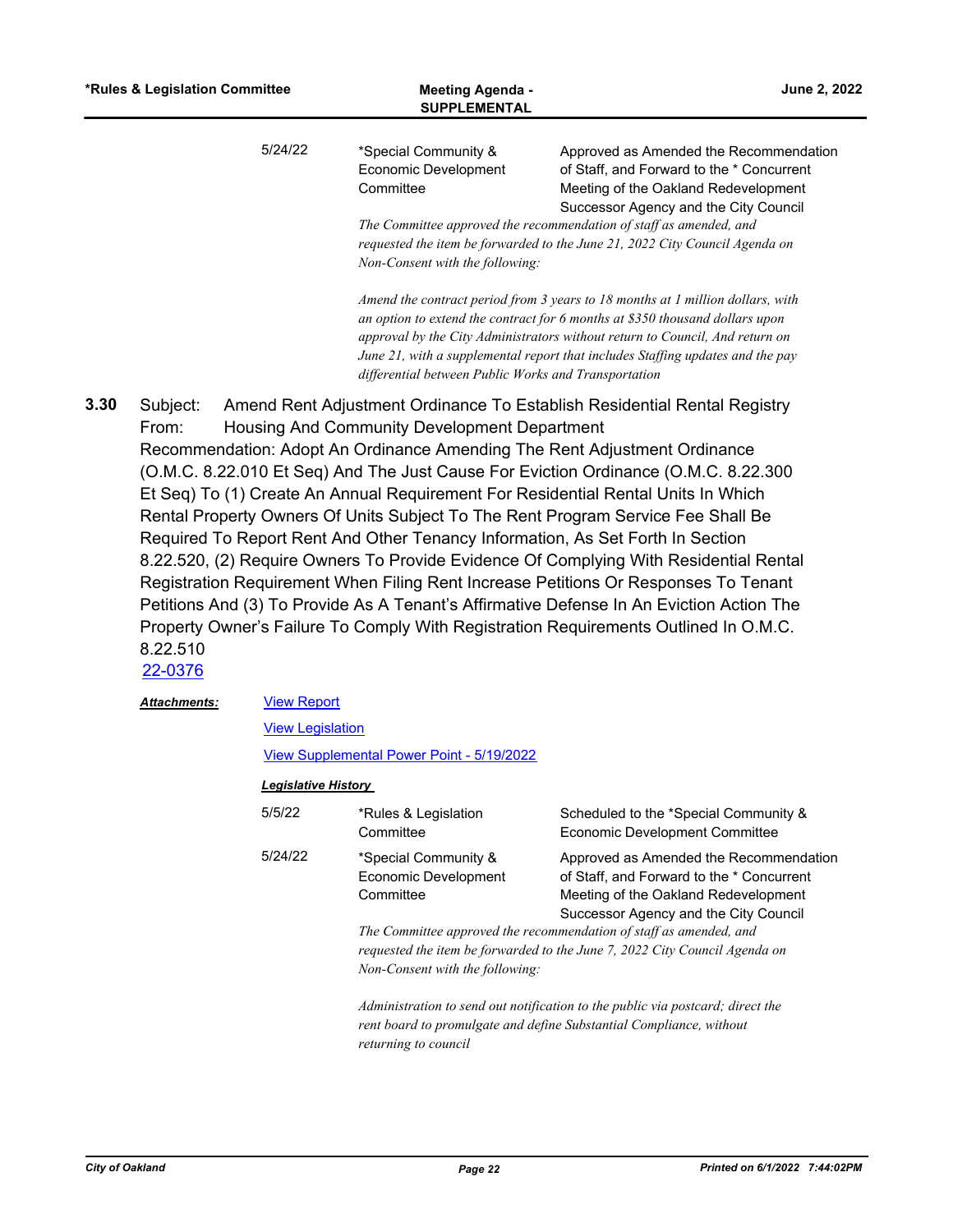Subject: CalOES Grant For ADU Legalization Feasibility Assessments From: Housing And Community Development Department Recommendation: Adopt A Resolution: 1) Authorizing The City Administrator To Accept And Appropriate Up To Six Hundred Thousand Dollars (\$600,000) In Prepare California Jumpstart Program Funds From The California Governor's Office Of Emergency Services (CALOES) To Provide Feasibility Assessments To Encourage The Legalization Of Accessory Dwelling Units 2) Authorizing The City Administrator To Contract With Qualified Consultants To Provide The Feasibility Assessments **3.31** [22-0402](http://oakland.legistar.com/gateway.aspx?m=l&id=/matter.aspx?key=33323)

#### [View Report](http://oakland.legistar.com/gateway.aspx?M=F&ID=c19011a7-d783-449c-b3ef-2ce315ed2230.pdf) *Attachments:*

[View Legislation](http://oakland.legistar.com/gateway.aspx?M=F&ID=d66e2782-bd77-4675-b9d9-623a99a77dd1.pdf)

### *Legislative History*

| 5/12/22 | *Rules & Legislation<br>Committee                                            | Scheduled to the *Special Community &<br><b>Economic Development Committee</b>                                                                            |  |
|---------|------------------------------------------------------------------------------|-----------------------------------------------------------------------------------------------------------------------------------------------------------|--|
| 5/24/22 | *Special Community &<br><b>Economic Development</b><br>Committee             | Approved the Recommendation of Staff, and<br>Forward to the * Concurrent Meeting of the<br>Oakland Redevelopment Successor Agency<br>and the City Council |  |
|         | The Committee approved the recommendation of staff as and requested the item |                                                                                                                                                           |  |
|         |                                                                              | be forwarded to the June, 7, 2022 City Council Agenda on Consent                                                                                          |  |

Subject: Emerald New Deal Healing And Reparations Fund **3.32**

From: Councilmember Taylor, Reid And Gallo

Recommendation: Receive An Informational Report On The Emerald New Deal Healing And Reparations Fund Proposed To (A) Establish The "Emerald New Deal Fund", A Fund Of The City Of Oakland, To Provide Community And Economic Development Services And/Or Programs That Address The Racially Inequitable Impacts Of The War On Drugs On Individuals, Families, And Communities In Our City; (B) Deposit The Revenue Of The Cannabis Business Tax Into The Hereby Established "Emerald New Deal Fund"; And (C) Establish An "Emerald New Deal Fund Oversight Commission" As A Commission Of The City Of Oakland To Recommend Strategic Investments Of The Emerald New Deal Fund [22-0379](http://oakland.legistar.com/gateway.aspx?m=l&id=/matter.aspx?key=33300)

## [View Report - EWD](http://oakland.legistar.com/gateway.aspx?M=F&ID=9310eebf-4752-49d3-99d4-4594772988a2.pdf) [View Memo - Taylor](http://oakland.legistar.com/gateway.aspx?M=F&ID=0a8292a9-aa80-44b0-b516-43ad147e1cf3.pdf) [View Repot Emerald New Deal Act - Taylor](http://oakland.legistar.com/gateway.aspx?M=F&ID=0005a6da-0ed8-4581-916a-ca8a36232637.pdf) [View Presentation - Taylor](http://oakland.legistar.com/gateway.aspx?M=F&ID=07acbf8a-1cfd-4d89-90a4-25b24900b8c8.pdf) *Attachments: Legislative History*  5/5/22 \*Rules & Legislation **Committee** Scheduled to the \*Special Community & Economic Development Committee *Councilmember Gallo and Reid were added as co authors.* 5/24/22 \*Special Community & Economic Development **Committee** Received and Filed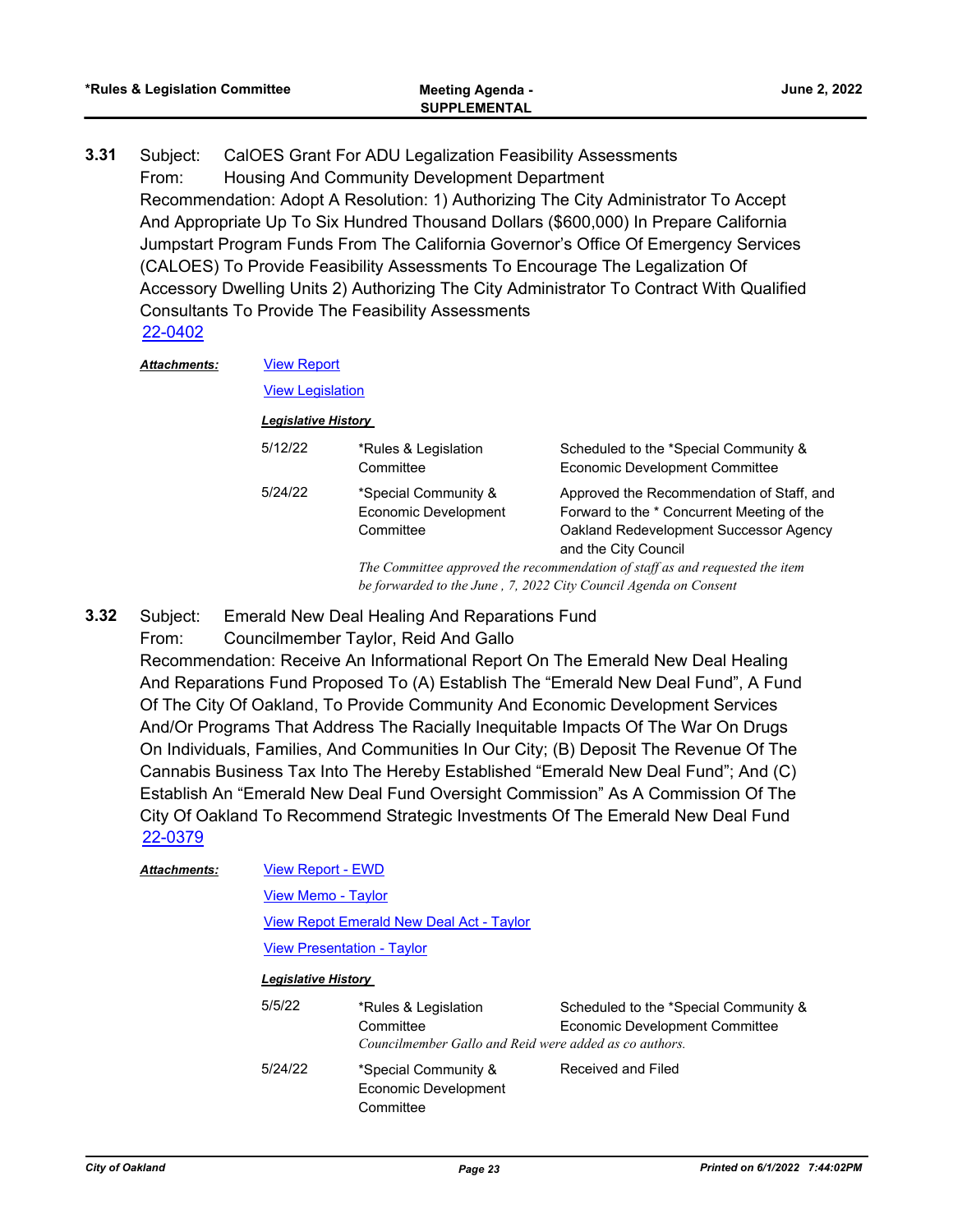Review Of Draft Agendas And Review Of Pending Lists For Council And Committee Meetings **4** [22-0448](http://oakland.legistar.com/gateway.aspx?m=l&id=/matter.aspx?key=33369)

| <b>Attachments:</b> | June 7, 2022 City Council And GHAD Agenda                        |  |  |
|---------------------|------------------------------------------------------------------|--|--|
|                     | June 9, 2022 Rules And Legislation Committee Agenda              |  |  |
|                     | <b>Finance And Management Committee Pending List</b>             |  |  |
|                     | <b>Public Works Committee Pending List</b>                       |  |  |
|                     | <b>Community And Economic Development Committee Pending List</b> |  |  |
|                     | Life Enrichment Committee Pending List                           |  |  |
|                     | <b>Education Partnership Committee Pending List</b>              |  |  |
|                     | <b>Public Safety Committee Pending List</b>                      |  |  |
|                     | <b>Rules And Legislation Committee Pending List</b>              |  |  |
|                     | Draft June 13, 2022 Finance & Management Committee Agenda        |  |  |
|                     | Draft June 14, 2022 Public Safety Committee Agenda               |  |  |
|                     | Draft June 16, 2022 Rules And Legislation Committee Agenda       |  |  |

# **5 Determinations Of Closed Session**

Subject: Mayor's Appointment To The Police Commission From: Office Of The Mayor Recommendation: Adopt A Resolution Confirming The Mayor's Appointment Of Karely Ordaz To The Police Commission As An Alternate Commissioner **6** [22-0400](http://oakland.legistar.com/gateway.aspx?m=l&id=/matter.aspx?key=33321)

[View Report - Letter](http://oakland.legistar.com/gateway.aspx?M=F&ID=3914d04e-4dce-4549-b767-c8d475932e73.pdf) *Attachments:*

[View Report - Application](http://oakland.legistar.com/gateway.aspx?M=F&ID=410f3111-2f99-4f81-b1b2-6a4755f1a2ef.pdf)

[View Report - Resume](http://oakland.legistar.com/gateway.aspx?M=F&ID=726b0b10-11e8-4ff5-b38c-17c2e250fafc.pdf)

[View Legislation](http://oakland.legistar.com/gateway.aspx?M=F&ID=8b8f79a9-1ec4-4469-b6c4-275d75b4fd22.pdf)

*Legislative History* 

5/12/22 \*Rules & Legislation **Committee** 

Scheduled to the \*Rules & Legislation **Committee**